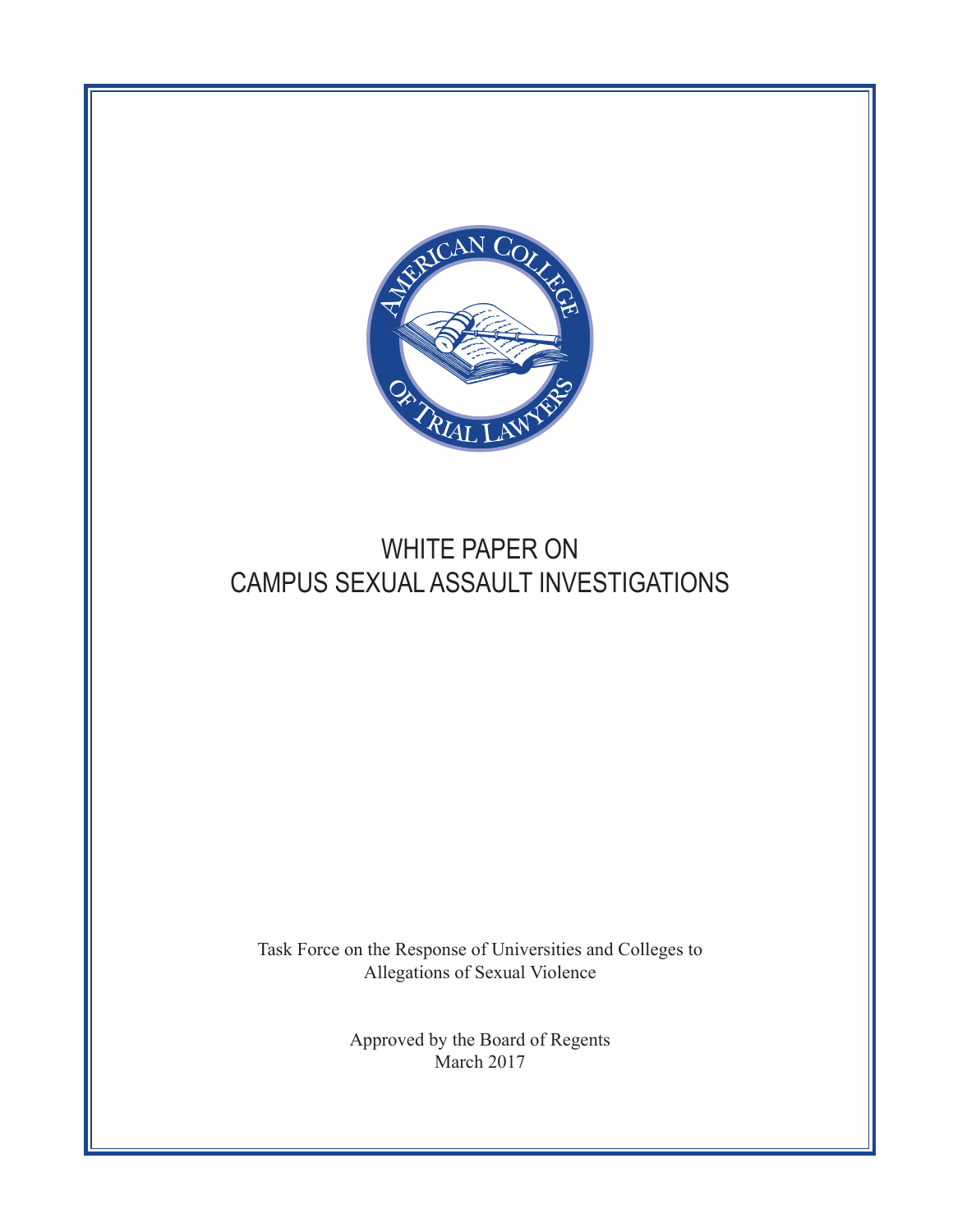# mission statement of the American College of Trial Lawyers

The American College of Trial Lawyers is an invitation only fellowship of exceptional trial lawyers of diverse backgrounds from the United States a Canada. The College thoroughly investigates each nominee for admission sel exceptional trial lawyers of diverse backgrounds from the United States and Canada. The College thoroughly investigates each nominee for admission and selects only those who have demonstrated the very highest standards of trial advocacy, ethical conduct, integrity, professionalism and collegiality. The College maintains and seeks to improve the standards of trial practice, professionalism, ethics, and the administration of justice through education and public statements on important legal issues relating to its mission. The College strongly supports the independence of the judiciary, trial by jury, respect for the rule of law, access to justice, and fair and just representation of all parties to legal proceedings.

#### $\bullet\bullet\bullet$

### *"In this select circle, we find pleasure and charm in the illustrious company of our contemporaries and take the keenest delight in exalting our friendships."*

—Hon. Emil Gumpert, Chancellor-Founder, ACTL

American College of Trial Lawyers 19900 MacArthur Boulevard, Suite 530 Irvine, California 92612 Telephone: (949) 752-1801 Facsimile: (949) 752-1674 Website: <www.actl.com> Email: [nationaloffice@actl.com](mailto:nationaloffice@actl.com)

Copyright © 2017 American College of Trial Lawyers All Rights Reserved.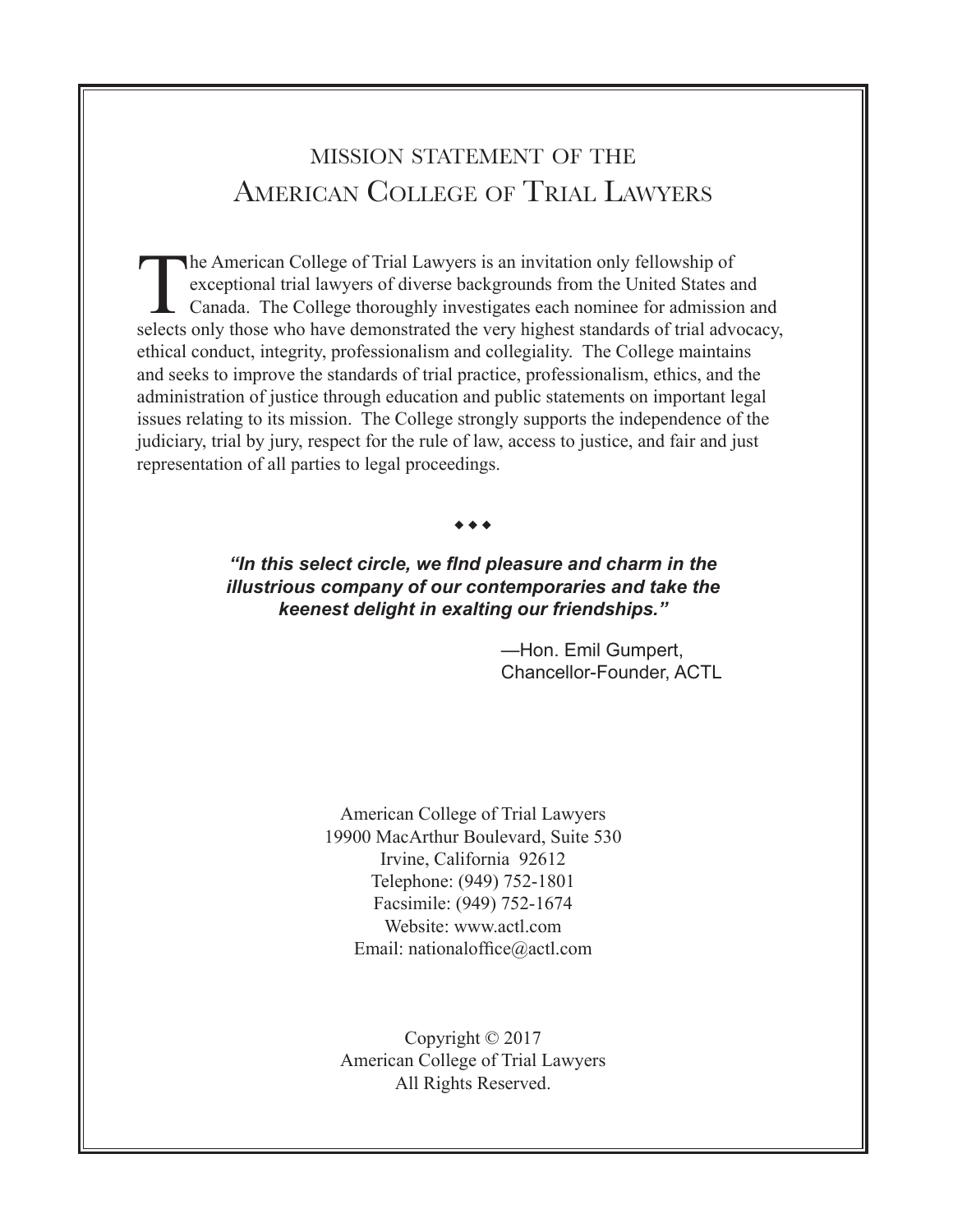# American College of Trial Lawyers

**CHANCELLOR-FOUNDER** Hon. Emil Gumpert

(1895-1982)

### **OFFICERS**

**BARTHOLOMEW J. DALTON**, *President* **SAMUEL H. FRANKLIN**, *President-Elect*  **JEFFREY S. LEON, LSM**, *Treasurer* **DOUGLAS R. YOUNG**, *Secretary* **MICHAEL W. SMITH**, *Immediate Past Presiden*t

#### **BOARD OF REGENTS**

**RITCHIE E. BERGER** Burlington, Vermont

**KATHLEEN FLYNN PETERSON** Minneapolis, Minnesota

**SUSAN J. HARRIMAN** San Francisco, California

**THOMAS M. HAYES III** Monroe, Louisiana

**PAUL J. HICKEY** Cheyenne, Wyoming

**JOHN J. L. HUNTER, Q.C.** Vancouver, British Columbia

**W. FRANCIS MARION, JR.** Greenville, South Carolina

**ELIZABETH N. MULVEY** Boston, Massachusetts

**WILLIAM J. MURPHY** Baltimore, Maryland

**C. RUFUS PENNINGTON III** Jacksonville, Florida

**DANIEL E. REIDY** Chic/o, Illinois

**STEPHEN G. SCHWARZ** Rochester, New York

**KATHLEEN M. TRAFFORD** Columbus, Ohio

**ROBERT K. WARFORD** San Bernardino, California

**ROBERT E. WELSH, JR.** PhilŸelphia, Pennsylvania

DENNIS J. MAGGI, CAE, Executive Director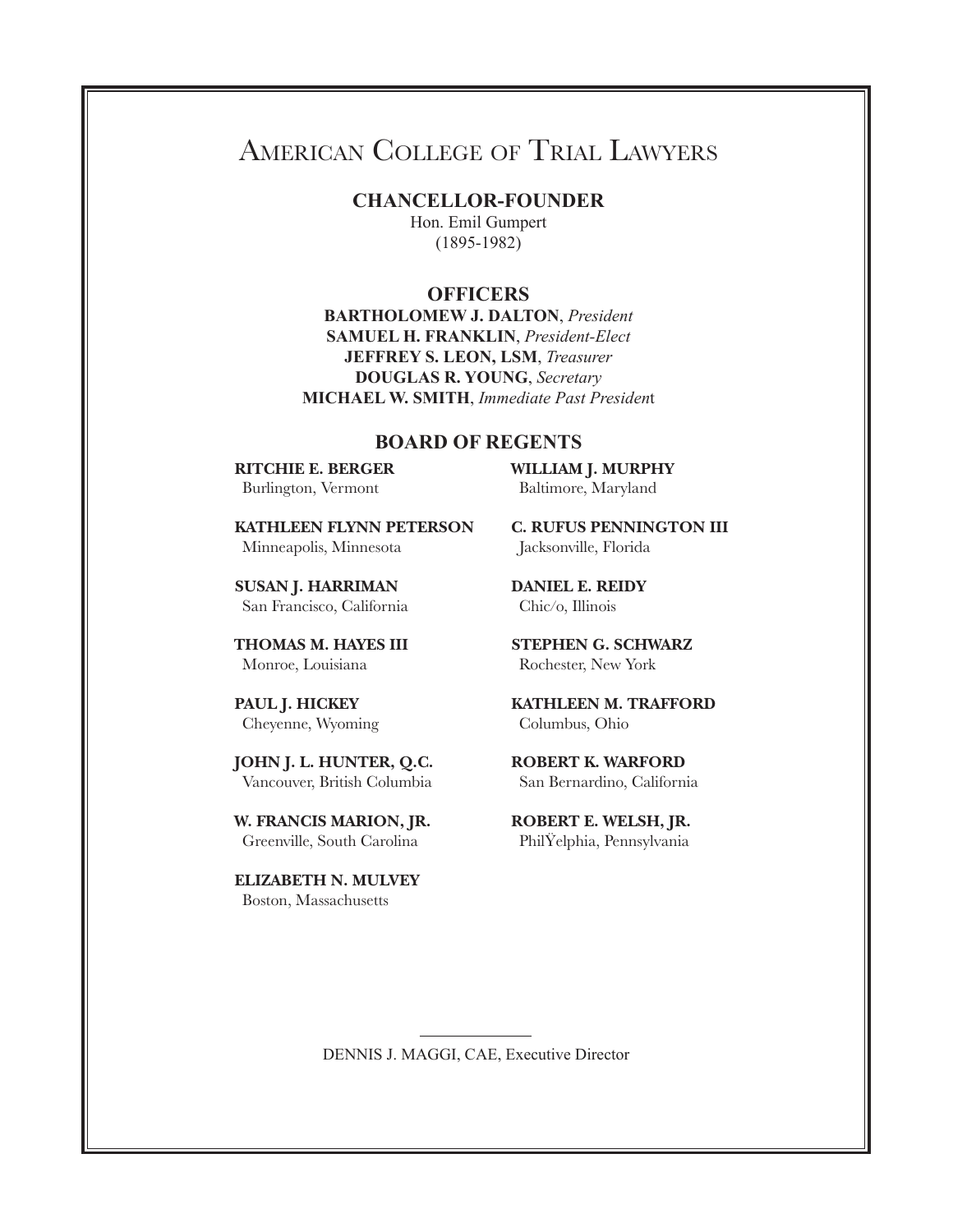# American College of Trial Lawyers

### PAST PRESIDENTS

1950-51 EMIL GUMPERT\* Los Angeles, California 1951-52 C. RAY ROBINSON\* Merced, California 1952-53 CODY FOWLER\* Tampa, Florida 1953-54 E. D. BRONSON\* San Francisco, California 1954-55 CODY FOWLER\* Tampa, Florida 1955-56 WAYNE E. STICHTER\* Toledo, Ohio 1956-57 JESSE E. NICHOLS\* Oakland, California 1957-58 LEWIS C. RYAN\* Syracuse, New York 1958-59 ALBERT E. JENNER, JR.\* Chicago, Illinois 1959-60 SAMUEL P. SEARS\* Boston, Massachusetts 1960-61 LON HOCKER\* Woods Hole, Massachusetts 1961-62 LEON JAWORSKI\* Houston, Texas 1962-63 GRANT B. COOPER\* Los Angeles, California 1963-64 WHITNEY NORTH SEYMOUR\* New York, New York 1964-65 BERNARD G. SEGAL\* Philadelphia, Pennsylvania 1965-66 EDWARD L. WRIGHT\* Little Rock, Arkansas 1966-67 FRANK G. RAICHLE\* Buffalo, New York 1967-68 JOSEPH A. BALL\* Long Beach, California 1968-69 ROBERT W. MESERVE\* Boston, Massachusetts 1969-70 HON. LEWIS F. POWELL, JR.\* Washington, District of Columbia 1970-71 BARNABAS F. SEARS\* Chicago, Illinois 1971-72 HICKS EPTON\* Wewoka, Oklahoma 1972-73 WILLIAM H. MORRISON\* Portland, Oregon

1973-74 ROBERT L. CLARE, JR.\* New York, New York 1974- AUSTIN W. LEWIS\* New Orleans, Louisiana 1975-76 THOMAS E. DEACY, JR. Kansas City, Missouri 1976-77 SIMON H. RIFKIND\* New York, New York 1977-78 KRAFT W. EIDMAN\* Houston, Texas 1978-79 MARCUS MATTSON\* Los Angeles, California 1979-80 JAMES E. S. BAKER\* Chicago, Illinois 1980-81 JOHN C. ELAM\* Columbus, Ohio 1981-82 ALSTON JENNINGS\* Little Rock, Arkansas 1982-83 LEON SILVERMAN\* New York, New York 1983-84 GAEL MAHONY\* Boston, Massachusetts 1984-85 GENE W. LAFITTE New Orleans, Louisiana 1985-86 GRIFFIN B. BELL\* Atlanta, Georgia 1986-87 R. HARVEY CHAPPELL, JR.\* Richmond, Virginia 1987-88 MORRIS HARRELL\* Dallas, Texas 1988-89 PHILIP W. TONE\* Chicago, Illinois 1989-90 RALPH I. LANCASTER, JR. Portland, Maine 1990-91 CHARLES E. HANGER\* San Francisco, California 1991-92 ROBERT B. FISKE, JR. New York, New York 1992-93 FULTON HAIGHT\* Santa Monica, California 1993-94 FRANK C. JONES\* Atlanta, Georgia 1994-95 LIVELY M. WILSON\* Louisville, Kentucky 1995-96 CHARLES B. RENFREW San Francisco, California

1996-97 ANDREW M. COATS Oklahoma City, Oklahoma 1997-98 EDWARD BRODSKY\* New York, New York 1998-99 E. OSBORNE AYSCUE, JR. Charlotte, North Carolina 1999-2000 MICHAEL E. MONE Boston, Massachusetts 2000-2001 EARL J. SILBERT Washington, District of Columbia 2001-2002 STUART D. SHANOR Roswell, New Mexico 2002-2003 WARREN B. LIGHTFOOT Birmingham, Alabama 2003-2004 DAVID W. SCOTT, Q.C. Ottawa, Ontario 2004-2005 JAMES W. MORRIS, III Richmond, Virginia 2005-2006 MICHAEL A. COOPER New York, New York 2006-2007 DAVID J. BECK Houston, Texas 2007-2008 MIKEL L. STOUT Wichita, Kansas 2008-2009 JOHN J. (JACK) DALTON Atlanta, Georgia 2009-2010 JOAN A. LUKEY Boston, Massachusetts 2010-2011 GREGORY P. JOSEPH New York, New York 2011-2012 THOMAS H. TONGUE Portland, Oregon 2012-2013 CHILTON DAVIS VARNER Atlanta, Georgia 2013-2014 ROBERT L. BYMAN Chicago, Illinois 2014-2015 FRANCIS M. WIKSTROM Salt Lake City, Utah 2015-2016 MICHAEL W. SMITH

Richmond, Virginia

\* Deceased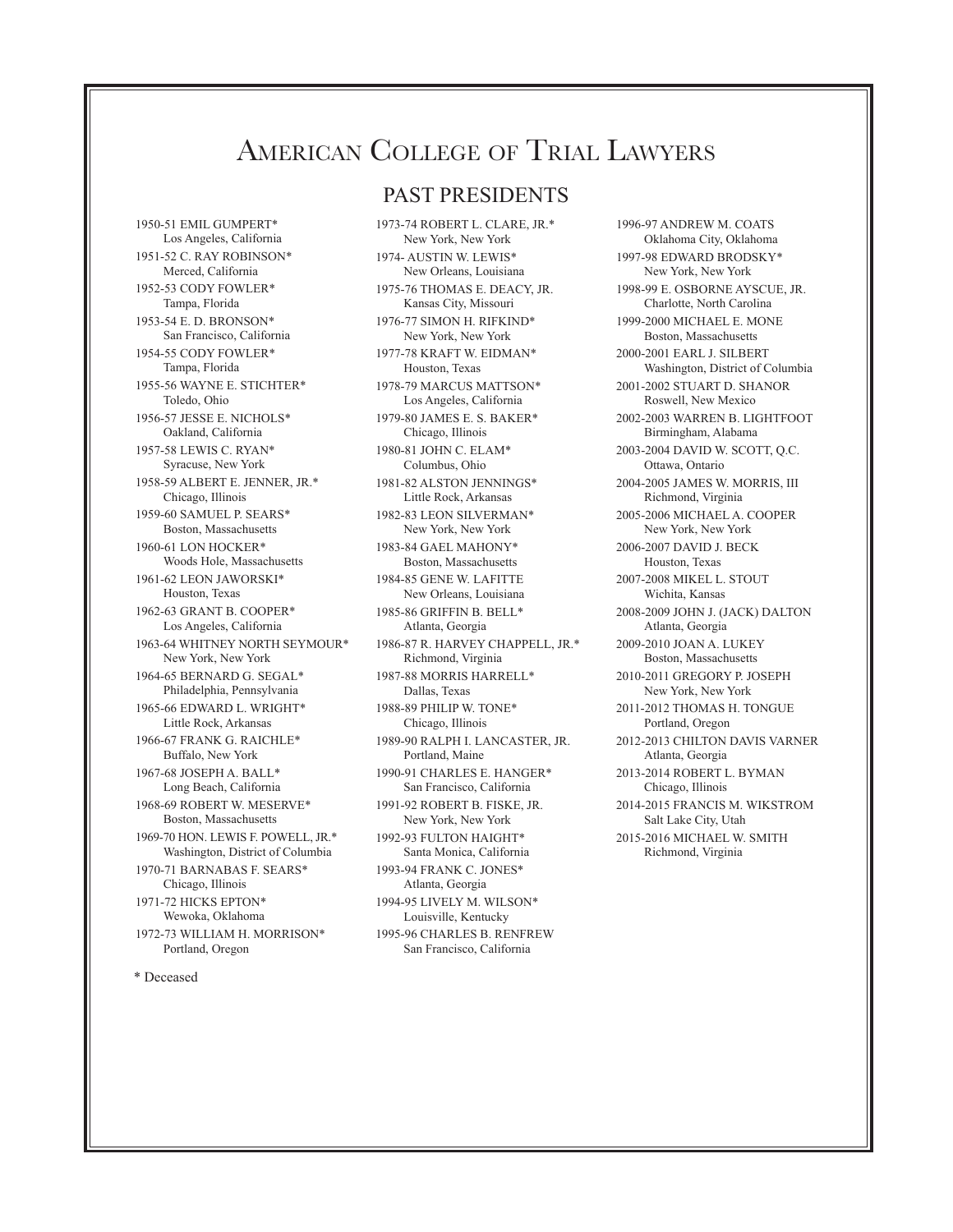## **Task Force on the Response of Universities and Colleges to Allegations of Sexual Violence**

**Chair Pamela Robillard Mackey** Denver, Colorado

> **Members Ritchie E. Berger** Burlington, Vermont

**Elizabeth N. Mulvey** BOSTON, MASSACHUSETTS

**Earl J. Silbert** Washington, District of Columbia

> **A. Gilchrist Sparks III** Wilmington, Delaware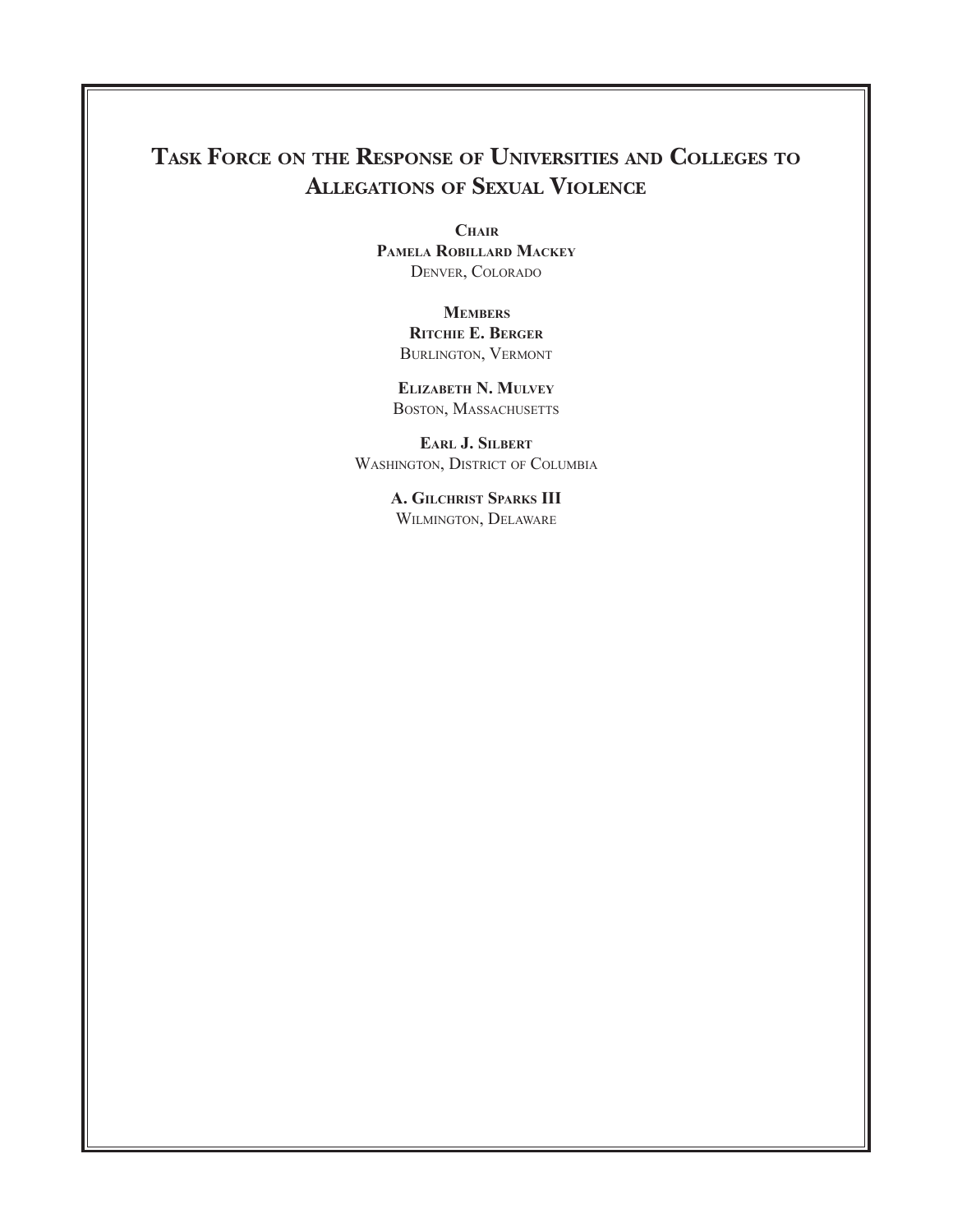### **TABLE OF CONTENTS**

| American College of Trial Lawyers Position Statement Regarding                          |  |
|-----------------------------------------------------------------------------------------|--|
| American College of Trial Lawyers White Paper on Campus Sexual Assault Investigations 3 |  |
|                                                                                         |  |
|                                                                                         |  |
|                                                                                         |  |
|                                                                                         |  |
|                                                                                         |  |
|                                                                                         |  |
|                                                                                         |  |
|                                                                                         |  |
|                                                                                         |  |
|                                                                                         |  |
|                                                                                         |  |
|                                                                                         |  |
|                                                                                         |  |
|                                                                                         |  |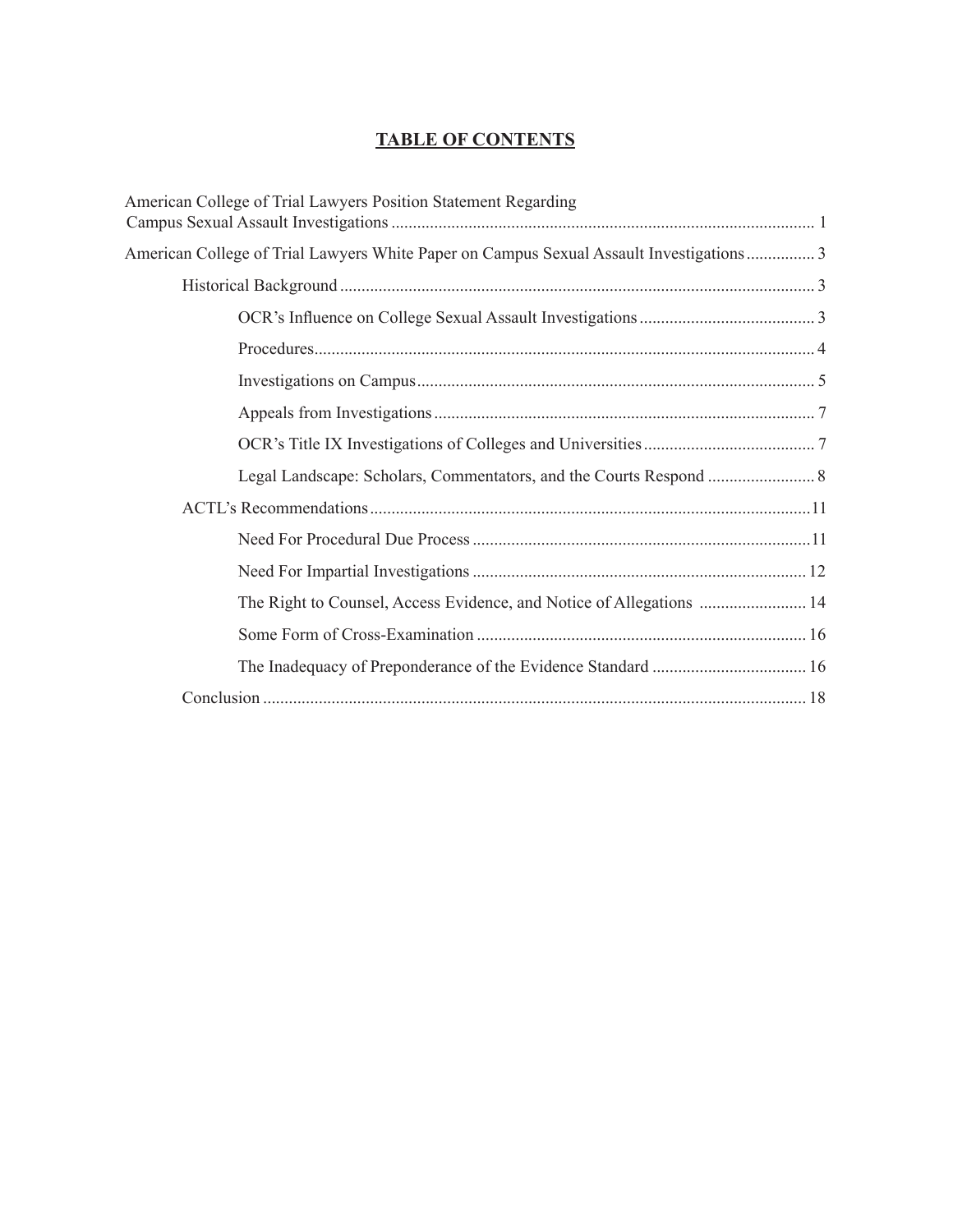## **AMERICAN COLLEGE OF TRIAL LAWYERS POSITION STATEMENT REGARDING CAMPUS SEXUAL ASSAULT INVESTIGATIONS**

*The American College of Trial Lawyers maintains and seeks to improve the standards of trial practice, professionalism, ethics, and the administration of justice through education and public statements on important legal issues relating to its mission. The College strongly supports the independence of the judiciary, trial by jury, respect for the rule of law, access to justice, and fair and just representation of all parties to legal proceedings.*

ACTL recognizes, and is deeply concerned by, the problem of sexual assaults on college campuses. ACTL believes in the importance of protecting all students from sexual misconduct and ensuring that they are provided an educational environment free of sexual harassment.

ACTL also believes that it is important to ensure that students investigated for, or charged with, sexual assault or misconduct violations be afforded basic fairness and due process.

There have been recent statements by respected faculty from a number of law schools declaring that those subject to such investigations or charges are being denied fundamental rights. For example, 28 members of the Harvard Law School Faculty in their statement expressed their belief that: "Harvard has adopted procedures for deciding cases of alleged sexual misconduct which lack the most basic elements of fairness and due process, are overwhelmingly stacked against the accused, and are in no way required by Title IX law or regulation."1 Similarly, 16 members of the Penn Law School Faculty in an open letter addressing guidelines issued by the U.S. Department of Education's Office of Civil Rights ("OCR") to enforce Title IX of the Education Amendments Act of 1972, opined: "Although we appreciate the efforts by Penn and other universities to implement fair procedures, particularly in light of the financial sanctions threatened by OCR, we believe that OCR's approach exerts improper pressure upon universities to adopt procedures that do not afford fundamental fairness. We do not believe that providing justice for victims of sexual assault requires subordinating so many protections long deemed necessary to protect from injustice those accused of serious offenses."<sup>2</sup> In another open letter addressing these issues, professors of law from institutions across the United States stated their belief that: "Through a series of … directives and enforcement actions, OCR has steadily expanded the definition of sexual harassment and imposed a growing range of responsibilities on colleges to curb such conduct. As a result, free speech and due process on campus are now imperiled."3

These concerns about fairness and due process have been echoed in a number of recent

3 Law Professors' Open Letter Regarding Campus Free Speech and Sexual Assault, May 17, 2016.

<sup>1</sup> Opinion, "Rethink Harvard's sexual harassment policy." *The Boston Globe*, October 15, 2014.

<http://www.bostonglobe.com/opinion/2014/10/14/rethink-harvard-sexual-harassment-policy/HFDDiZN7nU2UwuUuWMnqbM/story.html>.<br>2 Schow Ashe "UPenn law professors speak out against new campus sexual assault policy." Washington E 2 Schow, Ashe, "UPenn law professors speak out against new campus sexual assault policy," *Washington Examiner*, February 18, 2015, [http://www.washingtonexaminer.com/upenn-law-professors-speak-out-against-new-campus-sexual-assault-policy/article/2560365.](http://www.washingtonexaminer.com/upenn-law-professors-speak-out-against-new-campus-sexual-assault-policy/article/2560365)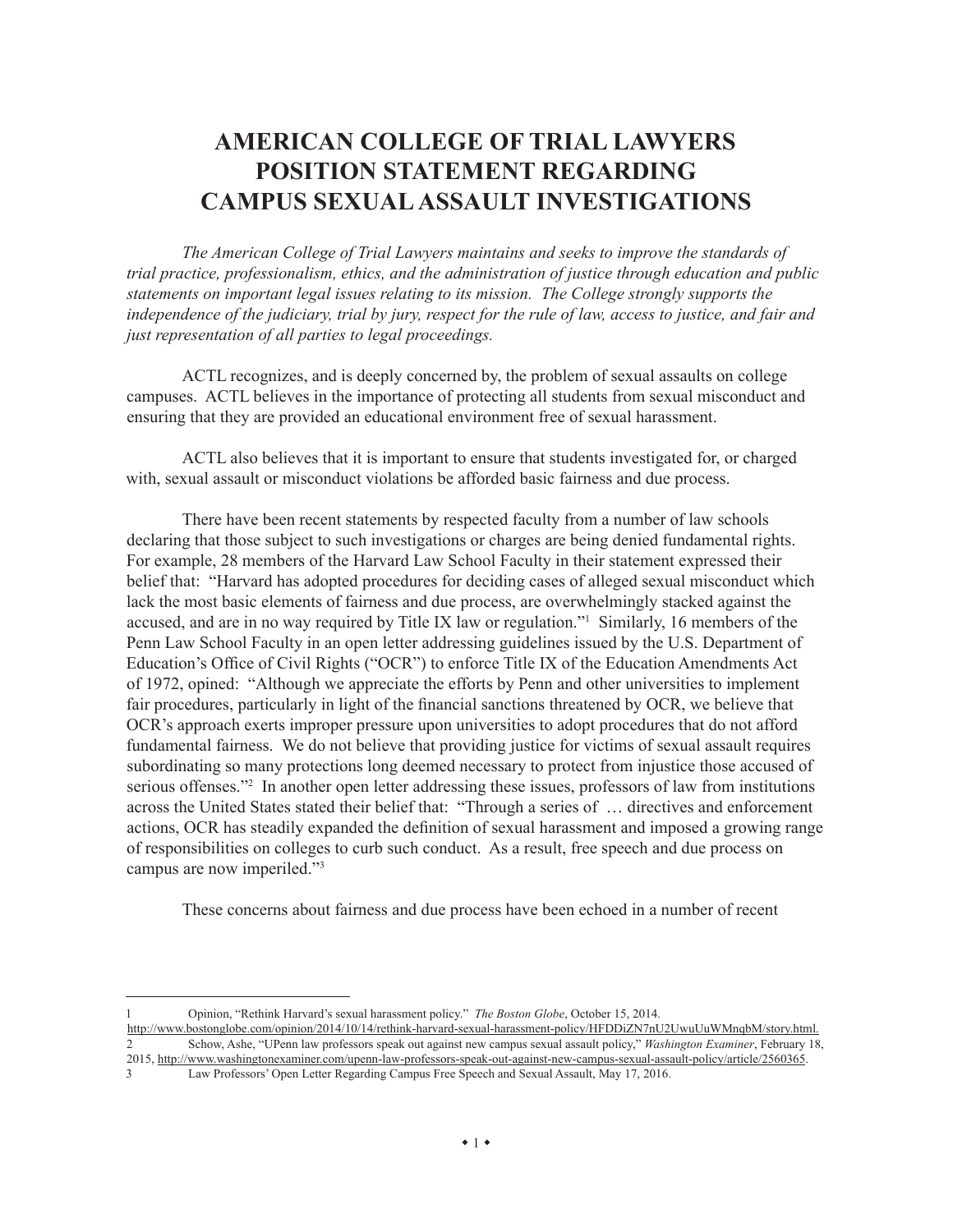decisions by state and federal judges in cases brought by accused or disciplined students.<sup>4</sup> There is no clear consensus as to how much process is constitutionally or contractually required to be provided to the subjects of such investigations, and the outcome often depends on whether the institution is public or private. Some courts, in addition to expressing concern as to the adequacy of the process provided students, have recognized other avenues of possible relief, including statutory claims such as under Title IX.5

In this position statement and accompanying white paper, ACTL submits its recommended standards for these investigations.

1. Sexual misconduct investigations and hearings should be conducted with due consideration for any appearance of partiality, including that which might arise from the factfinder's other responsibilities or affiliations.

2. The subject of a sexual misconduct investigation should promptly be provided with the details of the allegations and advised of his/her right to consult legal counsel.

3. The subject of a sexual misconduct investigation has the right to be advised and accompanied by legal counsel at all stages of the investigation.

4. The parties to a sexual misconduct investigation should be permitted to conduct some form of cross-examination of witnesses, in a manner deemed appropriate by the institution, in order to test the veracity of witnesses and documents.

5. The subject of a sexual misconduct investigation should be provided with access to all evidence at a meaningful time and in a meaningful manner so that he/she can adequately respond to it.

6. The standard of proof for "responsibility" should be clear and convincing evidence.

7. Factfinders in sexual misconduct investigations and hearings should produce written findings of fact and conclusions sufficiently detailed to permit meaningful appellate review.

<sup>4</sup> See, e.g., *Doe v. Rectors and Visitors of George Mason Univ.*, 132 <F.Supp>.3d 712 (<E.D.Va>2015); *Doe v. Washington & Lee Univ.*, No. 6:14-CV-00052, 2015 WL 4647996 (W.D. Va. Aug. 5, 2015); *Doe v. Columbia Univ.*, 101 [F.Supp.](F.Supp)3d 356 (S.D.N.Y. 2015), *judgment vacated by Doe v. Columbia Univ.*, 831 F.3d 46 (2d Cir. 2016).

<sup>5</sup> See, e.g., *Prasad v. Cornell Univ.*, No. 5:15-cv-322, 2016 WL 3212079 (N.D.N.Y. Feb. 24, 2016); *Doe v. Brown Univ.*, 166 [F.Supp.](F.Supp)3d 177 (D.R.I. 2016); *Doe v. Brandeis Univ.*, 177<F.Supp>.3d 561 (D. Mass. 2016); *Doe v. Middlebury Coll.*, No.1:15-cv-192-jgm, 2015 WL 5488109 (D. Vt. Sept. 16, 2015).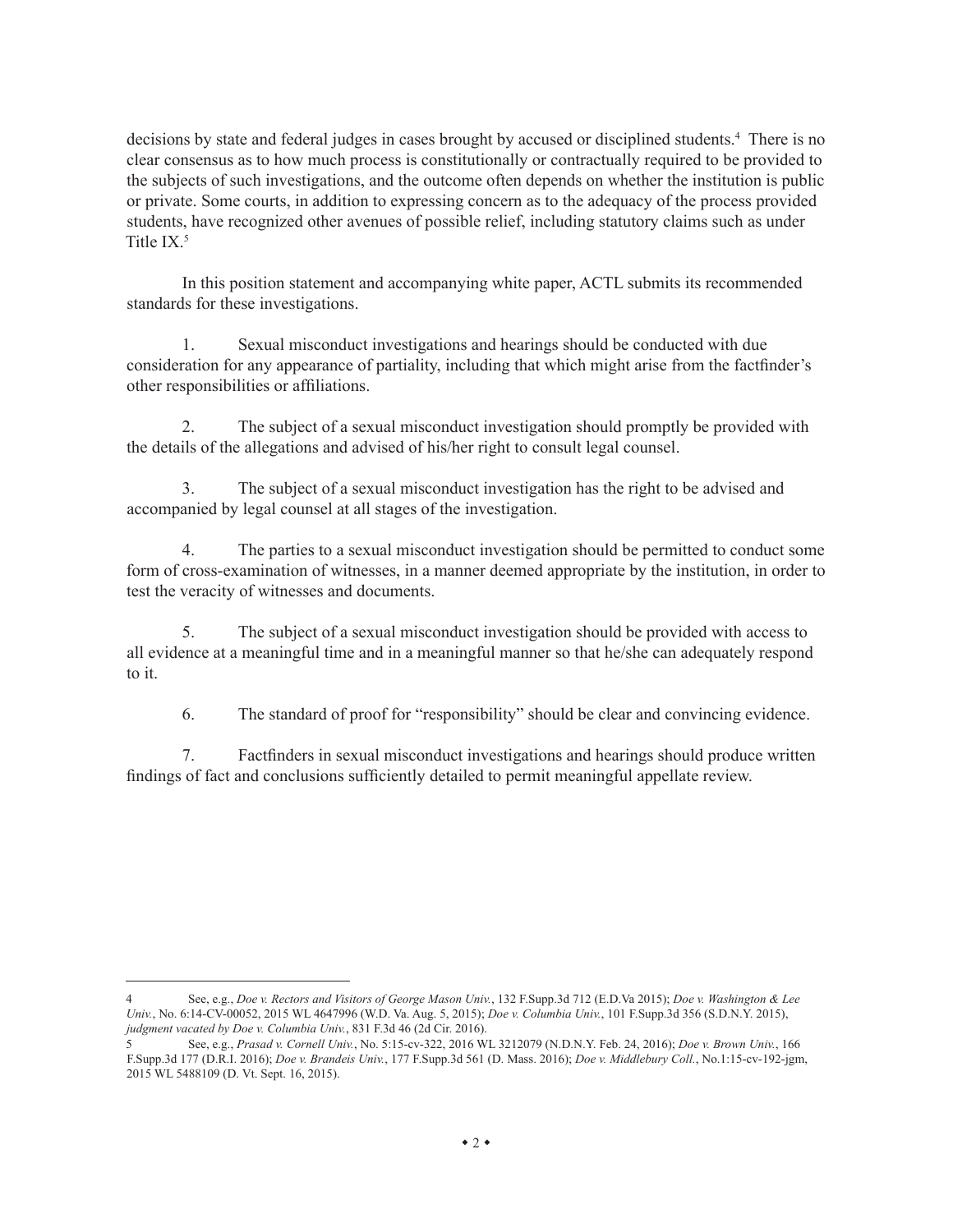## **AMERICAN COLLEGE OF TRIAL LAWYERS WHITE PAPER ON CAMPUS SEXUAL ASSAULT INVESTIGATIONS**

In 2011, in response to increased concern over sexual assaults on university campuses, the U.S. Department of Education's Office for Civil Rights (OCR) issued a Dear Colleague Letter outlining the procedures private and public higher education institutions must follow in investigating and adjudicating sexual harassment complaints under Title IX.<sup>1</sup> The letter and its 2014 clarification have generated difficult legal questions, with institutions forced to balance their responsibilities under federal law, their desire to treat both complaining parties and alleged perpetrators fairly, and the substantial resources dedicated toward sexual assault prevention, training, and investigation. In an August 2016 article, a law professor described the dilemma facing educational institutions:

> The schools in these cases must feel themselves to be in an impossible position. On the one hand, they must take sexual assault seriously and remedy their previously neglectful handling of claims. Not doing enough means risking a federal Title IX investigation, with the threat of losing federal funding . . . . But, when schools do too much, they face potential lawsuits from accused students for violating, among other things, Title IX. When it comes to sexual-assault cases, campus administrators could be forgiven for feeling on a knife's edge.<sup>2</sup>

Judges have also recognized the difficulties colleges and universities face in balancing these competing interests, with one federal judge noting in a September 2016 decision that universities are "in a double bind. Either they come under public fire for not responding to allegations of sexual assault aggressively enough or they open themselves to Title IX claims simply by enforcing rules against alleged perpetrators."3

ACTL believes that in a well-intentioned effort to address the significant problem of campus sexual assault, OCR has established investigative and disciplinary procedures that, in application, are in many cases fundamentally unfair to students accused of sexual misconduct. This white paper analyzes the issues and recommends specific improvements.

#### **HISTORICAL BACKGROUND**

#### **OCR's Influence on College Sexual Assault Investigations**

On April 29, 2014, OCR published "Questions and Answers about Title IX and Sexual Violence," a document intended to clarify campuses' legal requirements under Title IX as articulated

<sup>1</sup> As set forth on DOE's website: "The mission of the Office for Civil Rights is to ensure equal access to education and to promote educational excellence throughout the nation through vigorous enforcement of civil rights."

<sup>2</sup> Jeannie Suk Gersen, *College Students Go to Court Over Sexual Assault*, *The New Yorker* (Aug. 5, 2016), [http://www.newyorker.](http://www.newyorker.com/news/news-desk/colleges-go-to-court-over-sexual-assault) [com/news/news-desk/colleges-go-to-court-over-sexual-assault](http://www.newyorker.com/news/news-desk/colleges-go-to-court-over-sexual-assault).

<sup>3</sup> *Austin v. Univ. of Oregon*, \_\_ [F.Supp.](F.Supp)3d \_\_, Nos. 6:15-cv-02257-MC and 6:16-cv-00647-MC, 2016 WL 4708540 at \*9 (D. Or. Sept. 8, 2016).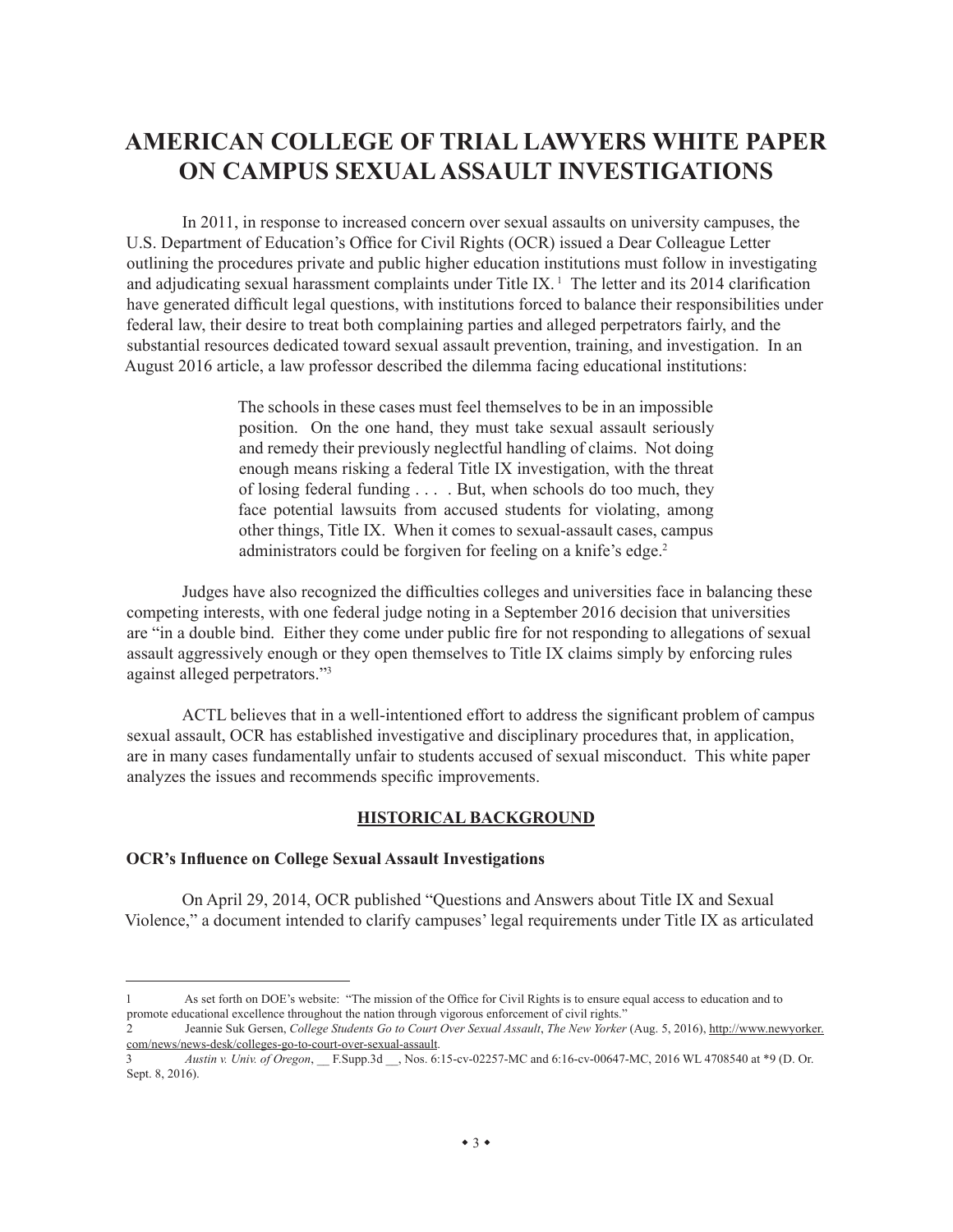in the April 4, 2011 "Dear Colleague" letter on sexual violence.<sup>4</sup> All higher education institutions that receive federal funds must comply; according to a press release from DOE, schools that "violate the law and refuse to address the problems identified by OCR can lose federal funding or be referred to the U.S. Department of Justice for further action."5

According to Catherine Lhamon, Assistant Secretary for Civil Rights, the legal bases of the Dear Colleague Letters (DCLs) stem from the United States Supreme Court's confirmation that, under the Administrative Procedure Act (APA), 5 U.S.C.  $\S$  706(2)(D), agencies may issue guidance without notice-and-comment procedures; such guidance does not have the force and effect of law but rather, is intended to advise the public of the construction of Title IX.<sup>6</sup>

According to the 2014 Q&A, a federally funded school violates a student's Title IX rights regarding student-on-student sexual violence if:

1. The alleged conduct "is sufficiently serious to limit or deny a student's ability to participate in or benefit from the school's educational program"; that is, it creates a "hostile environment"; and

2. The school, after receiving notice, "fails to take prompt and effective steps reasonably calculated to end the sexual violence, eliminate the hostile environment, prevent its recurrence, and, as appropriate, remedy its effects."7

This standard is applied in both administrative enforcements of Title IX and where injunctive relief is sought. Where damages are sought, the standard is actual knowledge and deliberate indifference.

#### **Procedures**

In order to be Title IX compliant, an institution must disseminate a notice of nondiscrimination, designate at least one employee as a Title IX coordinator, and adopt and publish grievance procedures for resolving sexual harassment and sexual violence complaints. The grievance procedures must contain the following:

- Notice to students and employees of the procedures, including where complaints may be filed;
- A statement of the institution's jurisdiction over Title IX complaints;

<sup>4</sup> Office for Civil Rights, "Questions and Answers about Title IX and Sexual Violence," *U.S. Dep't of Education* (Apr. 29, 2014), <http://www2.ed.gov/about/offices/list/ocr/docs/qa-201404-title-ix.pdf>[hereinafter 2014 Q&A].

<sup>5</sup> Department of Education, U.S. Department of Education Releases List of Higher Education Institutions with Open Title IX Sexual Violence Investigations (May 1, 2014),<http://www.ed.gov/news/press-releases/us>-department-education-releases-list-highereducation-institutions-open-title-i.

<sup>6</sup> Letter from Catherine E. Lhamon, Ass. Sec. for Civil Rights, Dep't of Educ. to Sen. James Lankford, Chairman, Subcommittee on Regulatory Affairs and Federal Management at 2 (Feb. 17, 2016) [hereinafter Lhamon Letter] (citing *Perez v. Mortgage Bankers Ass'n*, 135 [S.Ct.](S.Ct) 1199 (2015)).

<sup>7</sup> *Id*. at 10.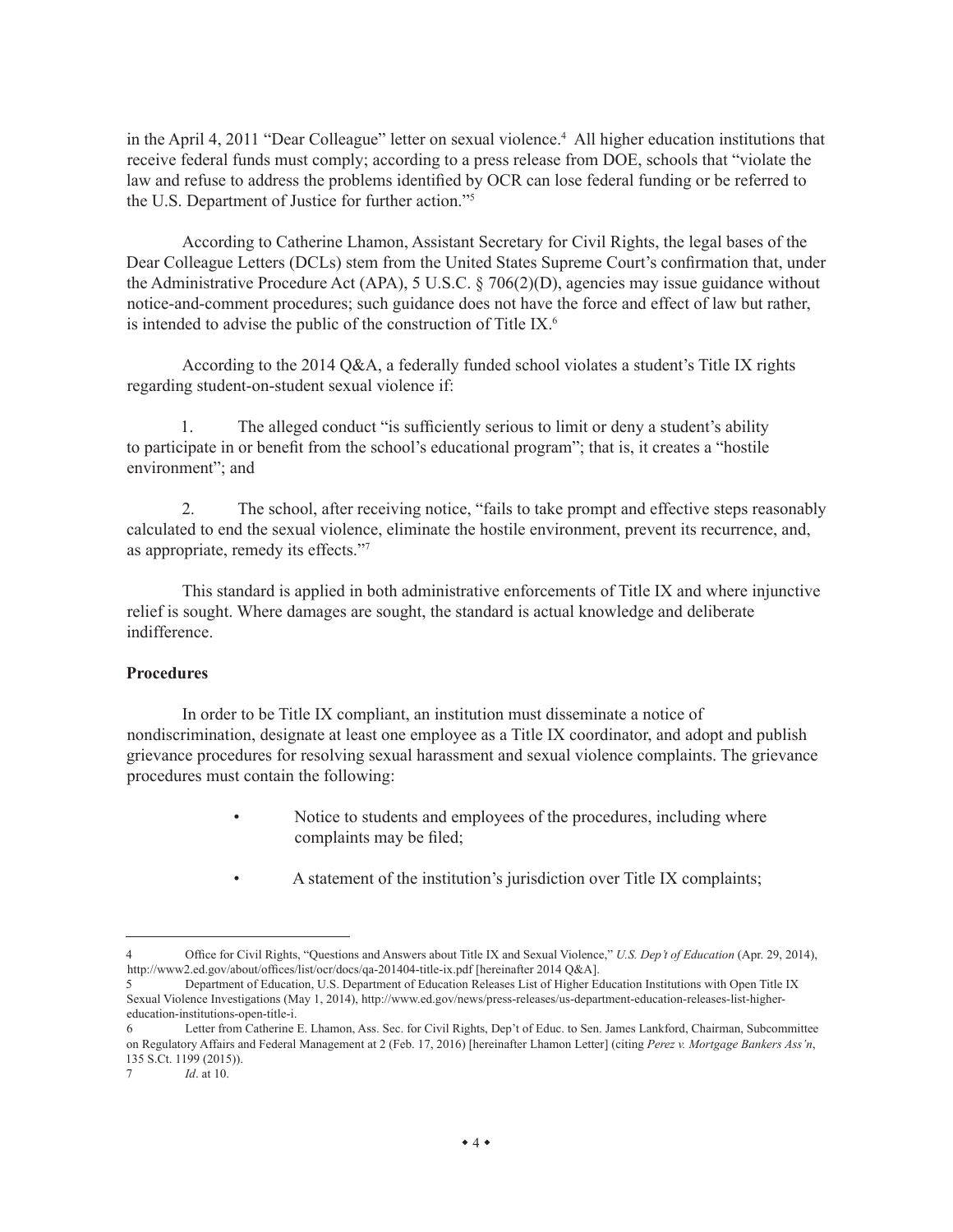- "Adequate" definitions of sexual harassment and hostile environments;
- Reporting protocols, including policies on confidential reporting;
- Identification of responsible employees;
- Provisions for "adequate, reliable, and impartial investigation of complaints," including opportunity for both parties to present witnesses and evidence;
- Notice of interim measures that may be taken to protect students;
- Application of the preponderance of the evidence standard which is to be used for deciding complaints;
- Established, prompt time frames for the complaint process;
- Notice of potential remedies for students and sanctions against perpetrators;
- Written notice to both parties of the outcome of the complaint; and
- Assurance the institution will employ measures to prevent recurrence of sexual violence and allay discriminatory effects on the complainant.<sup>8</sup>

Although Title IX permits institutions to use student disciplinary procedures, general Title IX grievance procedures, sexual harassment procedures, or separate procedures to handle sexual violence allegations, OCR emphasizes that any procedures used for sexual violence complaints "must meet the Title IX requirement of affording a complainant a prompt and equitable resolution . . . including applying the preponderance of the evidence standard of review."9

#### **Investigations on Campus**

OCR utilizes the term "investigation" to refer to the fact-finding process and any hearing and decision-making protocol an institution uses to determine: "(1) whether or not the conduct occurred; and (2) if the conduct occurred, what actions the school will take to end the sexual violence, eliminate the hostile environment, and prevent its recurrence."10 OCR cautions that imposing sanctions against a perpetrator without additional remedies "likely will not be sufficient to eliminate the hostile environment and prevent recurrences."11

Investigations must be "adequate, reliable, impartial, and prompt"; they must also include an opportunity for both parties to present witnesses and other evidence. A hearing is not necessarily required.12 The investigation may include: conducting interviews of the parties and witnesses,

<sup>8 2014</sup> Q&A at 12-13.<br>9 *Id* at 14

<sup>9</sup> *Id*. at 14.

<sup>10</sup> *Id*. at 25. 11 *Id*.

<sup>12</sup> *Id*. at 25.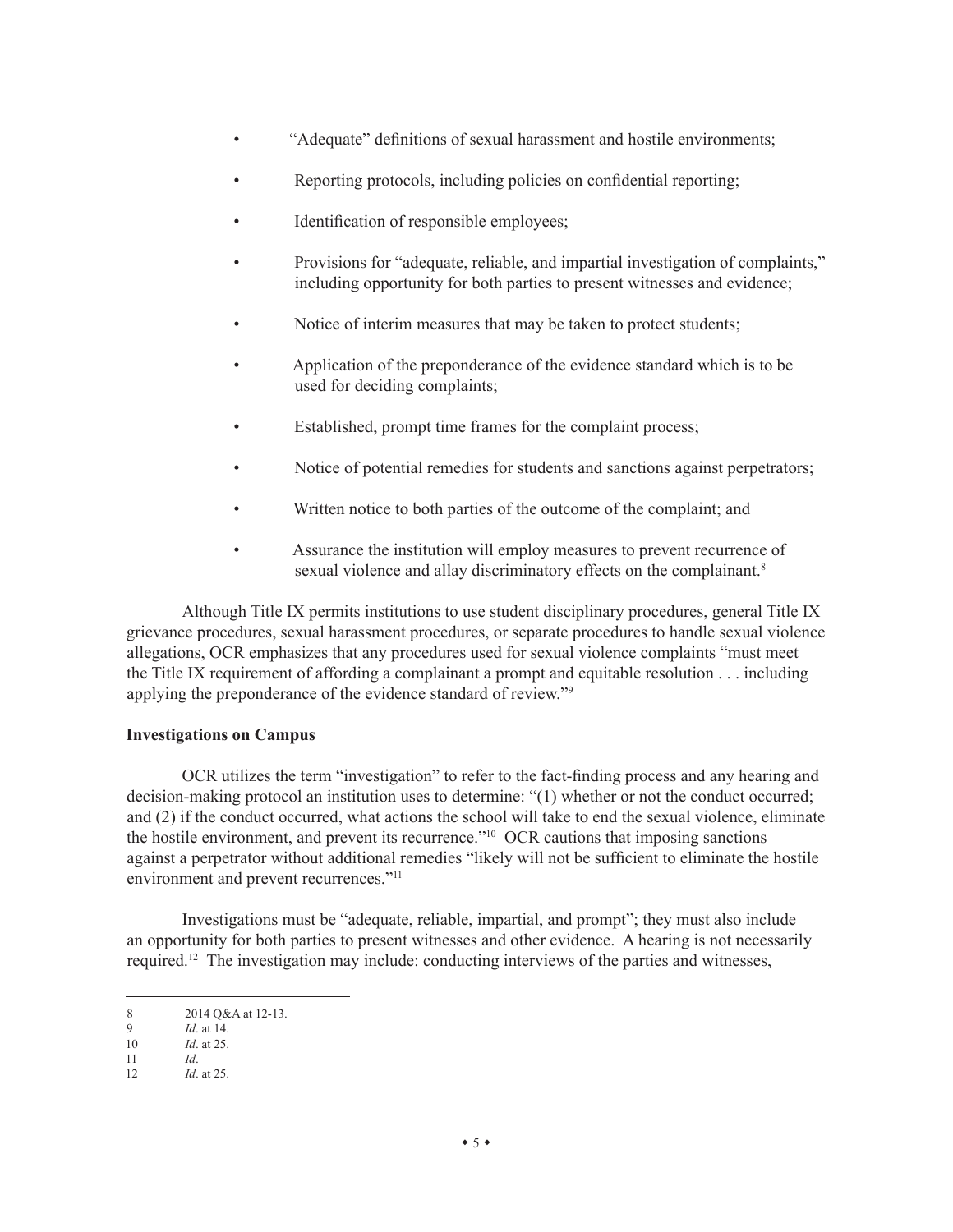reviewing law enforcement investigation documents, reviewing student files, and examining other relevant evidence. An institution "must give the complainant any rights that it gives to the alleged perpetrator."13 Accordingly:

- If the institution permits one party to have an attorney or advisor, or restricts the ability of attorneys or advisors to speak or participate, it must apply this rule equally;
- If the institution permits one party to submit expert testimony, it must apply this rule equally;
- If the institution allows for an appeal, it must apply this rule equally;
- Both complainant and alleged perpetrator must be informed in writing of the outcome of the complaint and any appeal; and $14$
- The institution "must use a preponderance-of-the-evidence" standard in any Title IX proceeding.15

Institutions should notify complainants that they may file a criminal complaint and must refrain from dissuading a complainant from doing so.16 OCR notes that because a Title IX investigation will never result in incarceration, "the same procedural protections and legal standards [present in a criminal investigation] are not required."<sup>17</sup> Title IX investigations are "not discretionary"; they must be conducted even if a criminal investigation is ongoing or terminates without an arrest.<sup>18</sup> Although an institution may be required to temporarily delay a fact-finding investigation while law enforcement gathers evidence, an institution should work with campus police, law enforcement, and prosecutors to identify when evidence-gathering is complete so that the school may "promptly resume and complete its fact-finding for the Title IX investigation."19

If the institution uses a hearing process, it may determine whether it allows the parties to be present for the entirety of the hearing, with the caveat that permission to one party to be present must be granted equally to both parties.<sup>20</sup> An institution "must not require a complainant to be present at the hearing as a prerequisite to proceed."21 If requested, the institution should ensure the parties do not have to be in the same room together at the same time.

OCR also "strongly discourages a school from allowing the parties to personally question or cross-examine each other during a hearing."22

| 13 | <i>Id.</i> at 26. |
|----|-------------------|
|    |                   |

- 14 *Id*. 15 *Id.*
- 
- 16 *Id. Id.* at 27.
- 18 *Id.*
- 19 *Id.* at 28.<br>20 *Id.* at 30. *Id.* at 30.
- 21 *Id.*
- 22 *Id.* at 31.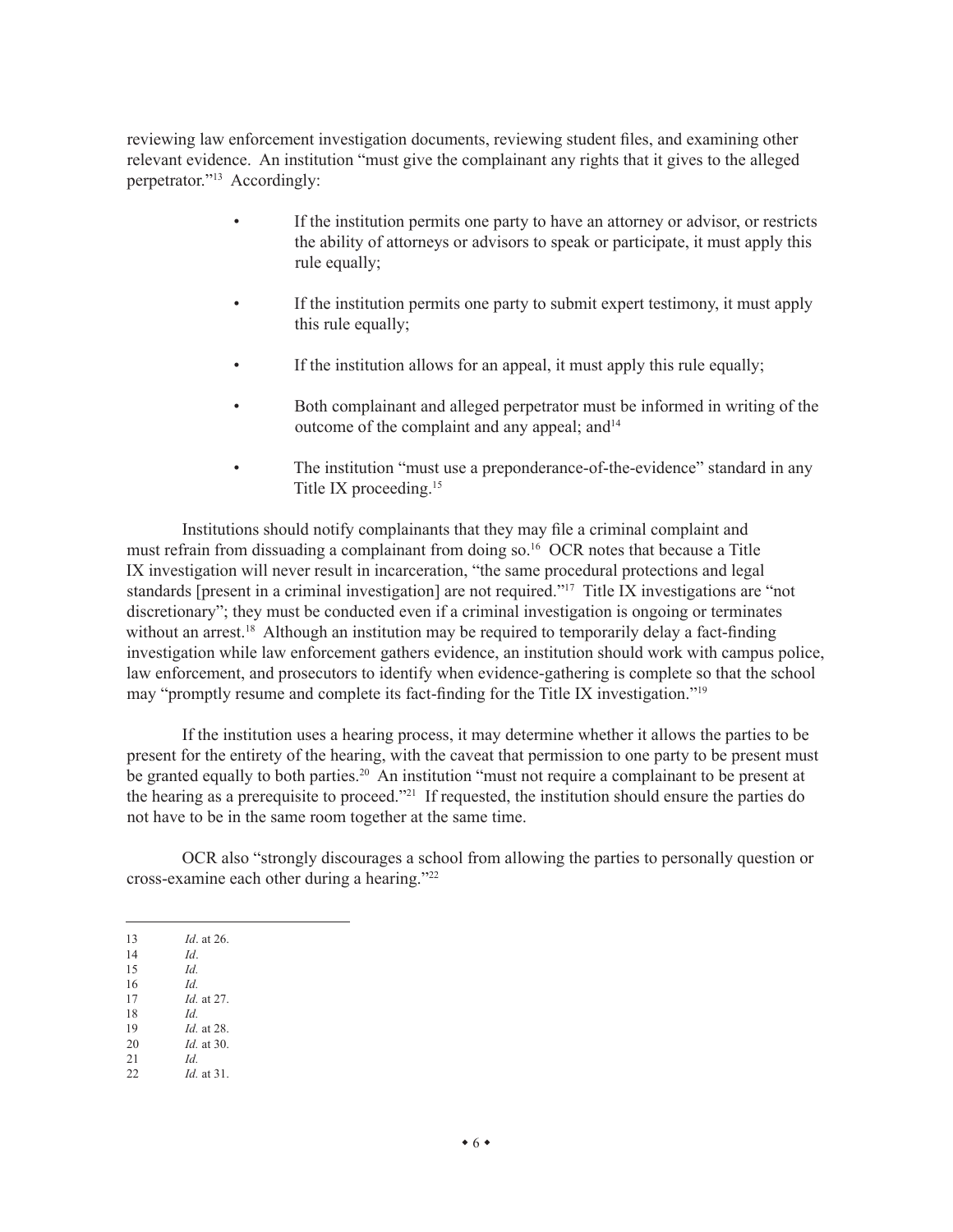OCR states that a 60-calendar day timeframe for the entire investigative process—not including appeals—is typical. Although OCR does not require investigations to be completed within sixty days, it will evaluate "on a case-by-case basis" whether the prompt and equitable standard has been met.<sup>23</sup>

#### **Appeals from Investigations**

The appeals process "must be equal for both parties."<sup>24</sup> An appeal mechanism is not required by Title IX; however, OCR recommends that an institution provide an appeals process "where procedural error or previously unavailable relevant evidence could significantly impact the outcome of a case or where a sanction is disproportionate to the findings."25 Although the institution has latitude in designing an appeals process, it must still "provide[] prompt and equitable resolutions of sexual violence complaints," while taking steps "to protect the complainant in the educational setting."26

#### **OCR's Title IX Investigations of Colleges and Universities**

As of 2015, OCR was investigating more than 100 colleges and universities as to whether they failed to "fairly investigate and adjudicate cases of sexual violence" under Title IX.<sup>27</sup> In 2014, OCR took, on average, 1,469 days to complete an investigation, compared to 379 in 2009.<sup>28</sup> In June 2016, it was reported that there were 246 ongoing investigations into 195 colleges and universities, with an additional sixty-eight Title IX investigations into sixty-one institutions' handling of sexual harassment.<sup>29</sup>

At the conclusion of its investigations, OCR publishes resolution letters and agreements, stating whether an institution's policies and notices are compliant with the regulation implementing Title IX and what remedial actions need to be taken.

With regards to the reporting of sexual assault statistics, the Department of Education has also been aggressive in enforcing the Clery Act, issuing fines to eight schools in 2013, although no more than three had been issued per year in the preceding twenty-two years.<sup>30</sup> From January 2013 to December 2016, thirty schools were fined.<sup>31</sup> On November 3, 2016, the Department announced it would fine Pennsylvania State University nearly \$2.4 million for its violations of the Clery Act and

<sup>23</sup> *Id.* at 32.

<sup>24</sup> *Id.* at 38.<br>25 *Id.* at 37. *Id.* at 37.

<sup>26</sup> *Id.* 

<sup>27</sup> Jake New, Justice Delayed, *Inside Higher Ed* (May 6, 2015), [https://www.insidehighered.com/news/2015/05/06/ocr-letter-says](https://www.insidehighered.com/news/2015/05/06/ocr-letter-says-completed-title-ix-investigations-2014-lasted-more-4-years)[completed-title-ix-investigations-2014-lasted-more-4-years](https://www.insidehighered.com/news/2015/05/06/ocr-letter-says-completed-title-ix-investigations-2014-lasted-more-4-years).

<sup>28</sup> *Id.*  29 Tyler Kingkade, There Are Far More Title IX Investigations of Colleges than Most People Know, *Huffington Post* (Jun. 16, 2016), [http://www.huffingtonpost.com/entry/title-ix-investigations-sexual-harassment\\_us\\_575f4b0ee4b053d433061b3d](http://www.huffingtonpost.com/entry/title-ix-investigations-sexual-harassment_us_575f4b0ee4b053d433061b3d).

<sup>30</sup> Rebecca Lacher & Pedro A. Ramos, U.S. Department of Education Levies More Fines for Clery Act Violations, *Mondaq* (Jan. 30, 2014), [http://www.mondaq.com/unitedstates/x/289764/Education/](http://www.mondaq.com/unitedstates/x/289764/Education/US+Department+Of+Education+Levies+More+Fines+For+Clery+Act+Violations)

[US+Department+Of+Education+Levies+More+Fines+For+Clery+Act+Violations.](http://www.mondaq.com/unitedstates/x/289764/Education/US+Department+Of+Education+Levies+More+Fines+For+Clery+Act+Violations)

<sup>31</sup> Federal Student Aid, Clery Act Reports, *U.S. Dep't of Education* (2016), [https://studentaid.ed.gov/sa/about/data-center/school/](https://studentaid.ed.gov/sa/about/data-center/school/clery-act-reports) [clery-act-reports](https://studentaid.ed.gov/sa/about/data-center/school/clery-act-reports).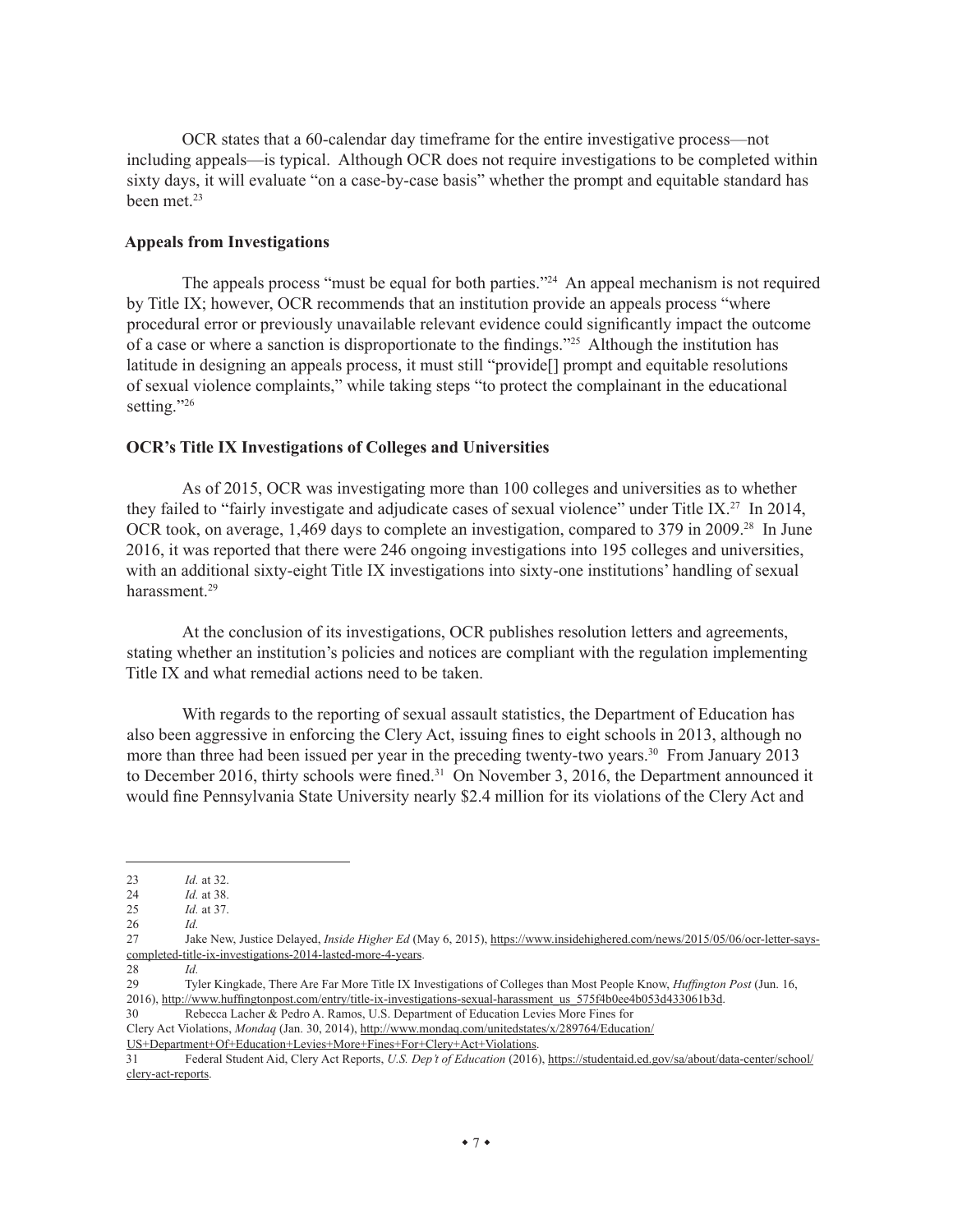the Drug-Free Schools and Communities Act—"by far the largest fine ever imposed under the law."32

While OCR has issued many decisions criticizing colleges and universities for various failures to protect the Title IX rights of the complainant, the Office's first decision finding that the rights of an *accused* had been violated was released on October 12, 2016. The decision found that Wesley College discriminated on the basis of sex against a male student accused of planning and implementing the nonconsensual videotaping of a sexual encounter by "subject[ing] him to an inequitable grievance and appeal process."33 In its letter, OCR found that resolution of the complaint was "not equitable" because the accused student was not: afforded his resolution options, given an opportunity to share his story and benefit from an investigation of that story, permitted to challenge evidence the College relied on, or provided an adequate opportunity to defend himself at the hearing.<sup>34</sup> Even in this determination, however, OCR provided no guidance as to specific procedures institutions must or even should implement to protect the rights of accused students, apart from providing them with some form of notice and some type of opportunity to respond.

#### **Legal Landscape: Scholars, Commentators, and the Courts Respond**

In her August 5, 2016 article, Professor Gersen argues that that the position that college campuses are unable to provide procedural fairness, such that sexual assault investigations should be left to criminal justice authorities, "represents a false choice"; due process is possible "outside the court system" and should be employed in institutional investigations as a "check on pressures to trample fairness for the accused."<sup>35</sup> That concern is reflected in numerous letters, policy statements, articles and an increasing number of judicial decisions, echoing the belief that the requirements imposed by OCR have resulted in accused students being "railroaded" through the campus disciplinary systems, bereft of adequate due process protections in the face of deeply serious charges.

For example, in May 2011, the advocacy group Foundation for Individual Rights in Education (FIRE) published an open letter to OCR's Assistant Secretary for Civil Rights expressing concerns that the 2011 DCL left institutions "uncertain as to their obligation to provide due process protections."<sup>36</sup> Quoting from the 2014 Q&A, in which OCR specifically cautions that institutions "should ensure that steps to accord any due process rights do not restrict or unnecessarily delay the protections provided by Title IX to the complainant," FIRE asserted that such "unnecessarily opaque and deeply troubling" language "invites the potential for abuse."37

Recently, several courts have recognized that the processes utilized by certain universities for investigating and disciplining students accused of sexual misconduct fail to comport with due

<sup>32</sup> Jake New, Historic Fine for Penn State, *Inside Higher Ed* (Nov. 4, 2016), [https://www.insidehighered.com/news/2016/11/04/](https://www.insidehighered.com/news/2016/11/04/education-departments-historic-sanction-against-penn-state-clery-violations) [education-departments-historic-sanction-against-penn-state-clery-violations.](https://www.insidehighered.com/news/2016/11/04/education-departments-historic-sanction-against-penn-state-clery-violations)

<sup>33</sup> Letter from Beth Gellman-Beer, Supervisory Attorney of OCR Philadelphia to Robert E. Clark III, President of Wesley College at 1 (Oct. 12, 2016), [http://www2.ed.gov/about/offices/list/ocr/docs/investigations/more/03152329-a.pdf?utm\\_content=&utm\\_](http://www2.ed.gov/about/offices/list/ocr/docs/investigations/more/03152329-a.pdf?utm_content=&utm_medium=email&utm_name=&utm_source=govdelivery&utm_term) [medium=email&utm\\_name=&utm\\_source=govdelivery&utm\\_term](http://www2.ed.gov/about/offices/list/ocr/docs/investigations/more/03152329-a.pdf?utm_content=&utm_medium=email&utm_name=&utm_source=govdelivery&utm_term).

<sup>34</sup> *Id.* at 24.

<sup>35</sup> Gersen, *supra*, at 35.

<sup>36</sup> Letter from Will Creeley, Dir. of Legal & Pub. Advocacy, Found. for Individual Rights in Educ. (FIRE), to Russlynn Ali, Assistant Sec'y for Civil Rights, Office for Civil Rights, Dep't of Educ. (May 5, 2011) [hereinafter FIRE Letter], [https://www.thefire.org/](https://www.thefire.org/fire-letter-to-office-for-civil-rights-assistant-secretary-for-civil-rights-russlynn-ali-may-5-2011) [fire-letter-to-office-for-civil-rights-assistant-secretary-for-civil-rights-russlynn-ali-may-5-2011](https://www.thefire.org/fire-letter-to-office-for-civil-rights-assistant-secretary-for-civil-rights-russlynn-ali-may-5-2011).

<sup>37 2014</sup> Q&A at 13; FIRE Letter.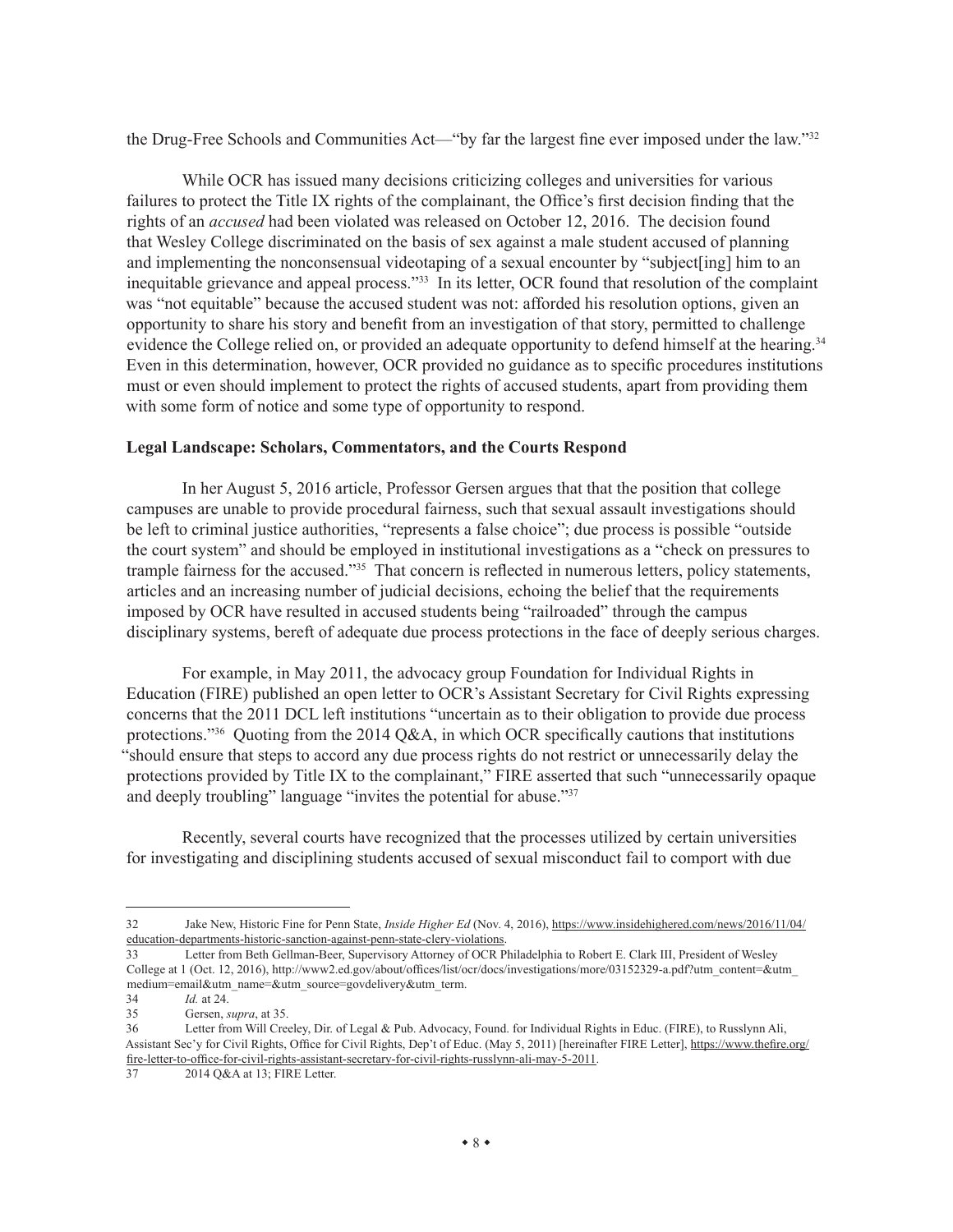process.38 For example, in *Doe v. Rectors and Visitors of George Mason University*, the court found that the procedures followed by the university, a state entity, had deprived the accused student of a protected liberty interest—the charge of sexual misconduct "plainly call[ed] into question [the] plaintiff's good name, reputation, honor, or integrity," altered his legal status as a student, and had the potential to impact his future educational and employment endeavors.39 The court ruled that the University failed to afford constitutionally adequate process—it did not provide the student with notice of the full scope of the charges against him (a defect that was not cured during the subsequent appeals), which in turn impacted his opportunity to be heard and put on evidence that addressed the context in which the charges arose.<sup>40</sup> Administrators also had off-the-record and ex-parte meetings with the complainant without informing the accused student what had transpired therein; one administrator assigned the appeal to himself despite having had "extensive ex parte contact with [the complainant] over the summer" and admitted he had "prejudged the case."<sup>41</sup> Sanctions were also imposed on the student without a basis for the decision. The court held that although any one of the procedural irregularities in isolation would not rise to a constitutional violation, the "accumulation of mistakes" resulted in a violation of due process.<sup>42</sup>

In *Doe v. University of Southern California*, the court partially affirmed a student's petition for a writ of administrative mandate challenging his suspension.<sup>43</sup> The court found that the student had been deprived of notice and hearing where he was "not provided any information about the factual basis of the charges against him, he was not allowed to access any evidence used to support those accusations unless he actively sought it through a written request, and he was not provided with any opportunity to appear directly before the decision-making panel to rebut the evidence presented against him."44

The First Circuit held in *Cloud v. Trustees of Boston University* that the disciplinary hearings of private universities must be conducted with "basic fairness" and that court-established evidentiary and procedural rules may be referred to "in measuring the adequacy and fairness of the hearing."<sup>45</sup> In

<sup>38</sup> A number of law professors and other scholars have also joined the criticism of OCR and its DCLs. *See e.g.* KC Johnson & Stuart Taylor Jr., Stanford Sex Assault Case: Sentence Was Too Short—But the System Worked, *The Washington Post* (Jun. 9, 2016), [https://www.washingtonpost.com/opinions/stanford-case-shows-why-the-justice-system-should-handle-campus-sexual](https://www.washingtonpost.com/opinions/stanford-case-shows-why-the-justice-system-should-handle-campus-sexual-assault/2016/06/08/38a6af24-2cf2-11e6-9b37-42985f6a265c_story.html?utm_term=.120ecbec4f1c)[assault/2016/06/08/38a6af24-2cf2-11e6-9b37-42985f6a265c\\_story.html?utm\\_term=.120ecbec4f1c](https://www.washingtonpost.com/opinions/stanford-case-shows-why-the-justice-system-should-handle-campus-sexual-assault/2016/06/08/38a6af24-2cf2-11e6-9b37-42985f6a265c_story.html?utm_term=.120ecbec4f1c) (noting that "[t]he procedural rules [required by OCR] are systematically slanted against the accused" and that "accusers are not subject to meaningful cross-examination, which the Supreme Court has called 'the greatest legal engine ever invented for the discovery of truth.' "); Law Professors' Open Letter Regarding Campus Free Speech and Sexual Assault, SAVE (May 16, 2016), [http://www.saveservices.org/wp-content/uploads/Law-](http://www.saveservices.org/wp-content/uploads/Law-Professor-Open-Letter-May-16-2016.pdf)[Professor-Open-Letter-May-16-2016.pdf](http://www.saveservices.org/wp-content/uploads/Law-Professor-Open-Letter-May-16-2016.pdf) (stating disciplinary policies "must afford due process protections that are appropriate to the particular circumstances, considering the harm it has caused to other students, the degree to which the conduct has interfered with other students' access to educational benefits, and the severity of potential sanctions. These due process protections include informing students of the specific conduct at issue, providing them with access to all evidence, assuring students enjoy the assistance of an independent advocate, affording them the right to cross-examination, and utilizing the appropriate standard of proof"); Members of Harvard Law School Faculty, Rethink Harvard's Sexual Harassment Policy, *Boston Globe* (Oct. 15, 2014), [https://www.bostonglobe.com/opinion/2014/10/14/rethink](https://www.bostonglobe.com/opinion/2014/10/14/rethink-harvard-sexual-harassment-policy/HFDDiZN7nU2UwuUuWMnqbM/story.html)[harvard-sexual-harassment-policy/HFDDiZN7nU2UwuUuWMnqbM/story.html](https://www.bostonglobe.com/opinion/2014/10/14/rethink-harvard-sexual-harassment-policy/HFDDiZN7nU2UwuUuWMnqbM/story.html) (alleging Harvard's policies for adjudicating cases of sexual misconduct, which do not ensure counsel for the accused, an opportunity to discover facts, confront witnesses, and present a defense at a hearing, and restrict all components of the adjudication to a Title IX compliance office, "lack the most basic elements of fairness and due process, are overwhelmingly stacked against the accused, and are in no way required by Title IX law or regulation").

<sup>39 149</sup><F.Supp>. 3d  $602$ ,  $613-14$  (E.D. Va. 2016) (quotation omitted).<br>40 *Id.* at 617.

*Id.* at 617.

<sup>41</sup> *Id.* at 619.

<sup>42</sup> *Id.* at 621.

<sup>246</sup> Cal. App. 4th 221 (2016).

<sup>44</sup> *Id.* at 248.

<sup>45 720</sup> F.2d 721, 725 (1st Cir. 1983).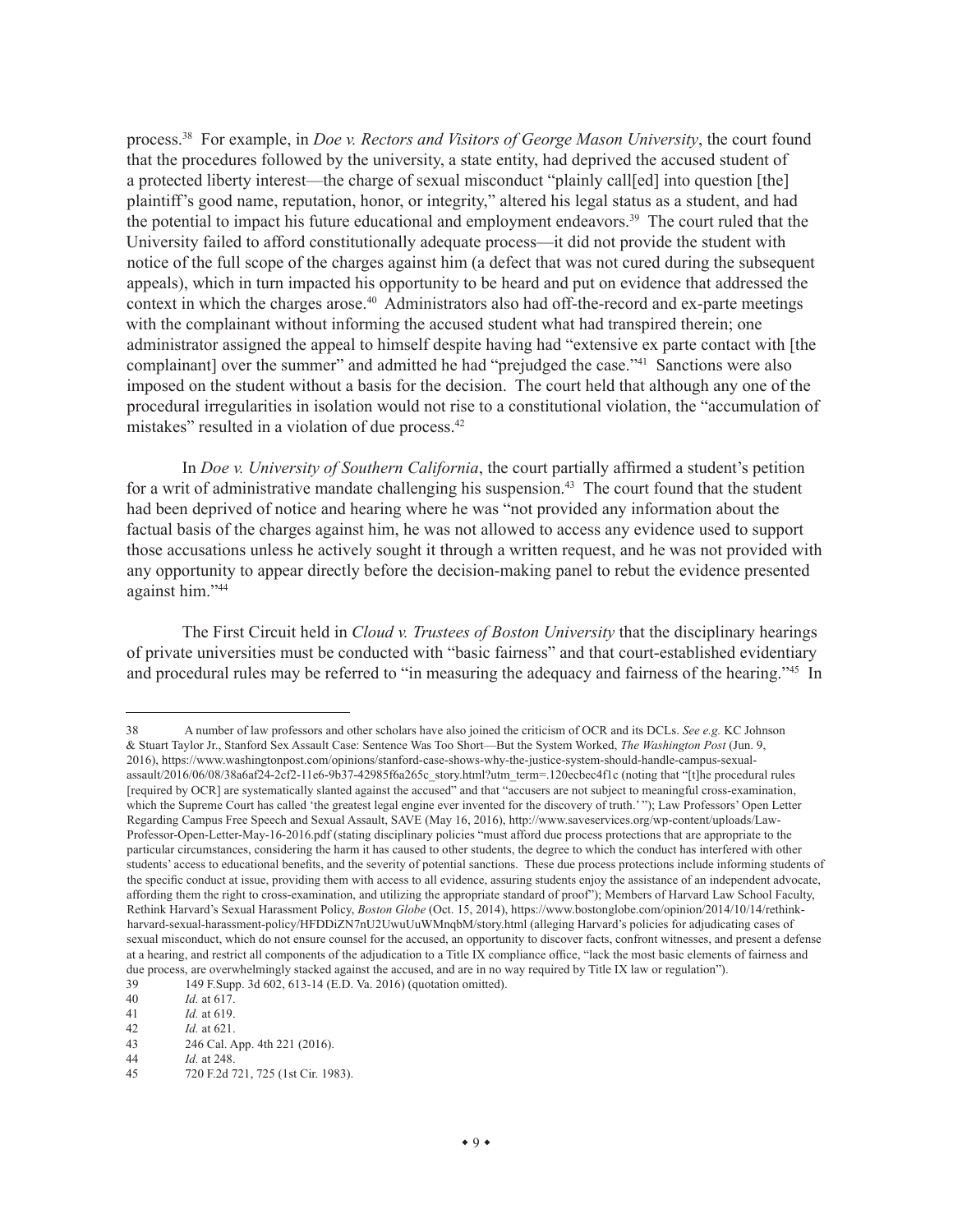March 2016, the District of Massachusetts relied in part on *Cloud* to hold that a complaint plausibly alleged a violation of basic fairness where a private university failed to provide a student accused of sexual misconduct with "a variety of procedural protections . . . many of which, in the criminal context, are the most basic and fundamental components of due process of law," including no right to notice of charges, counsel, confrontation of the accuser, cross-examination of witnesses, examination of evidence or witness statements, or an effective appeal.46

In June 2016, a student who had been disciplined after being found responsible for sexual misconduct filed a lawsuit against both the university and the Department of Education alleging in part that requiring institutions to use a preponderance of the evidence standard violates the APA, insofar as it constituted rule-making without notice and an opportunity for public comment, an action taken in excess of statutory authority, and an arbitrary and capricious action.<sup>47</sup> A decision on the Department's motion to dismiss is pending.

Concerns over the partiality of investigators and adjudicators have also been the subject of a number of lawsuits. For example, in *Doe v. Brandeis University*, the District of Massachusetts critiqued Brandeis University's Special Examiner Process, in which a "single individual was essentially vested with the powers of an investigator, prosecutor, judge, and jury"; the court remarked that the dangers of combining these powers in a single individual, with few rights to appeal and review, are "obvious."48 Similarly, in *Doe v. Washington & Lee University*, the Western District of Virginia concluded that bias existed on the part of the University's Title IX officer that was material to the outcome of the student's disciplinary proceeding "due to the considerable influence she appears to have wielded in those proceedings," where the Title IX officer had presented an article positing that "sexual assault occurs whenever a woman has consensual sex with a man and regrets it because she had internal reservations," a factual situation paralleling the circumstances under which the student was found responsible for sexual misconduct.<sup>49</sup>

Although there have been increasing numbers of suits filed by students found responsible for sexual misconduct, no clear judicial trends have yet emerged. For example, in a November 22, 2016 decision, the Fourth Appellate District of the California Court of Appeal reversed a superior court's determination that a male student accused of sexual misconduct was not afforded a fair hearing, that substantial evidence did not support the university panel's decision to suspend him, and that the Dean and university regents "improperly increased his punishment in response to his

<sup>46</sup> *Doe v. Brandeis Univ.,* 177<F.Supp>. 3d 561, 603 (D. Mass. 2016). Compare *Doe v. Trustees of Boston Coll*., No. 15-cv-10790, 2016 WL 5799297 at \*21 (D. Mass. Oct. 4, 2016) (finding institution provided "basic fairness" when disciplinary process was in accord with school policies, student was given prompt notice of charge and factual allegations against him, he had benefit of attorney-advisor in hearing and could present testimony, and he received two reviews of the board's decision).

<sup>47</sup> *See* Amended Complaint, *Doe v. Lhamon*, No. 1:16-cv-01158-RC (D.D.C. Aug. 15, 2016).

<sup>48</sup> *Doe*, 177 F. Supp. 3d at 606.

<sup>49</sup> No. 6:14-cv-00052, 2015 WL 4647996 at \*10 (W.D. Va. Aug. 5, 2015); *see also Sahm v. Miami Univ.*, 110 [F.Supp.](F.Supp) 3d 774, 778 (S.D. Ohio 2015) ("The thrust of the allegations against [the Title IX coordinator"] appears to be that her multiple roles as a part-time police officer, a member of the Task Force on the Prevention of Sexual Assault, and a Title IX investigator made her biased against [the plaintiff] during her investigation of the alleged assault of [the complainant]. The factual assertion that she discouraged a witness from testifying at the disciplinary hearing is troubling. However, these facts pleaded against [the Title IX coordinator] do not suggest a gender bias against males so much as against students accused of sexual assault"), *but see Doe v. Univ. of Cincinnati*, 173 <F.Supp>.3d 586, 601-602 (S.D. Ohio 2016) (concluding that because school disciplinary boards are entitled to a presumption of honesty and impartiality, a plaintiff must allege specific statements indicating bias or a pattern of decision-making indicating gender was an influence, beyond simply sexual assault training provided to staff members and pressure exerted on universities by OCR).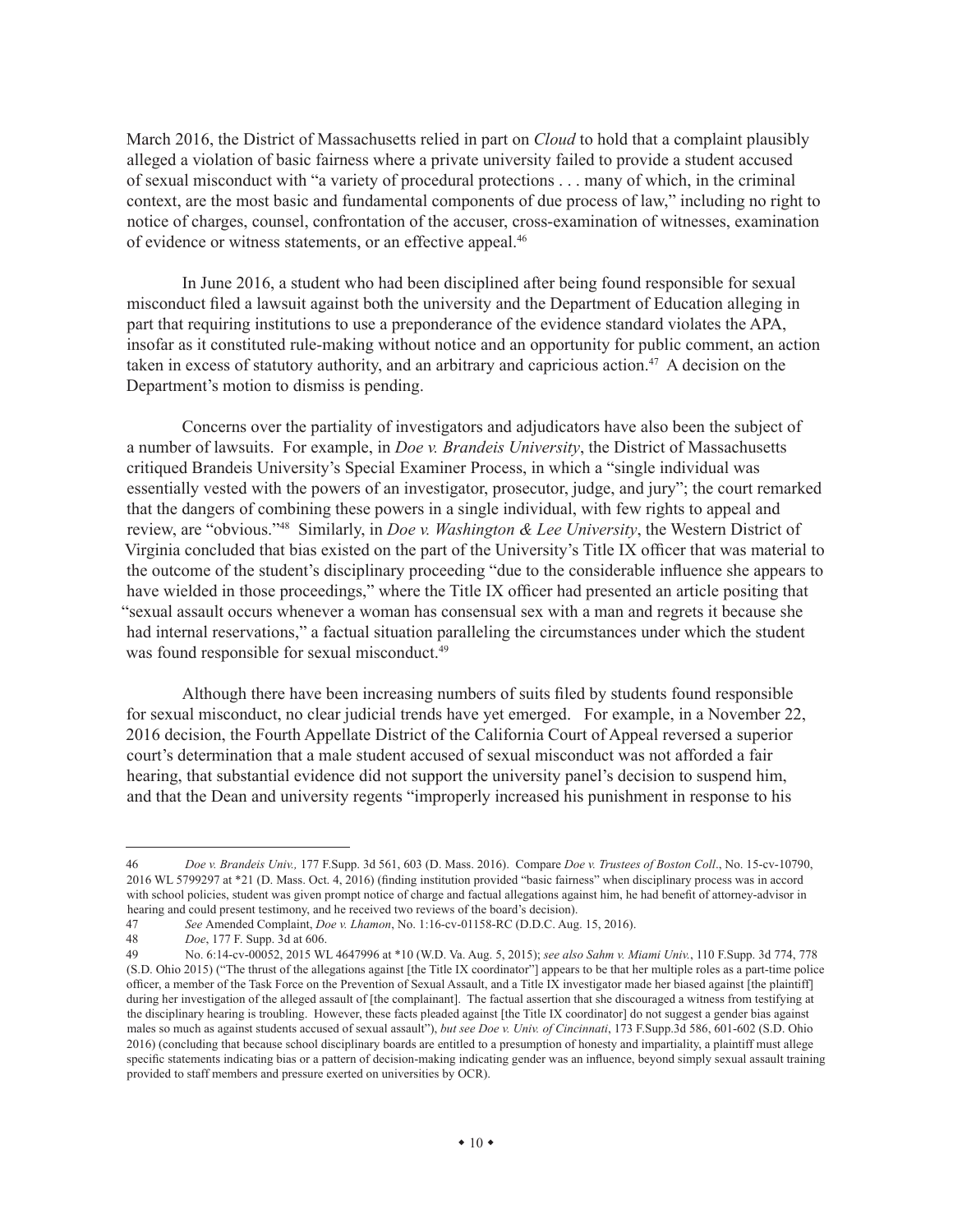appealing the Panel's decision and recommended sanctions."50 The appellate court found that, under the "extremely deferential substantial evidence standard of review," there was sufficient evidence to buttress the panel's decision, given the complainant's testimony at the hearing and the investigator's report.<sup>51</sup> Further, the court did not find the process unfair, noting that the accused student "was provided with notice of his alleged violation, informed regarding the basis of that violation, and given the opportunity to put forth his defense."52 Finally, the court found that the dean was authorized to sanction the student—as the panel was empowered only to give recommendations—and did so "per the applicable sanctioning guidelines."53 Although the court acknowledged that the university's procedures "were not perfect" and noted it had "some concerns," it ultimately concluded that on the record, it could not find the process unfair.<sup>54</sup>

Some courts have held that even in public institutions, the Due Process Clause "does not compel a university to allow cross-examination at all<sup>255</sup>; others have found that "[a]ccused students do not have the right to be actively represented by an attorney at a disciplinary hearing"56 and that there is no prohibition against the use of hearsay evidence in school disciplinary hearings or refraining from assigning the burden of proof to either party.<sup>57</sup>

#### **ACTL'S RECOMMENDATIONS**

ACTL has the following concerns relating to the present state of campus sexual misconduct investigations, many of which directly arise from OCR's policies and promulgations and which adversely impact the rights of students accused of sexual misconduct.

#### **Need For Procedural Due Process**

ACTL recognizes that colleges and universities face a difficult task in accommodating the inherent tension between fairness to accused students and to complainants and achieving a proportionate balance. However, basic fairness requires that sexual misconduct investigations provide accused students with effective procedural protections. As one federal judge has noted, in such investigations, the stakes are "very high," as students are charged with serious offenses "that carry the potential for substantial public condemnation and disgrace."58

Although disciplinary policies at public universities must comport with the Fourteenth Amendment, "those same protections are not available to students enrolled in private colleges and

<sup>50</sup> *Doe v. Regents of the Univ. of Cal.*, D068901, \_\_ Cal. Rptr. 3d \_\_, 2016 WL 6879293 at \* 1 (Cal. App. 4th Nov. 22, 2016).

<sup>51</sup> *Id*. at \*2.

<sup>52</sup> *Id*.

<sup>53</sup> *Id*.

<sup>54</sup> *Id*.

<sup>55</sup> *Doe v. Ohio State Univ*, No. 2:15-cv-2830, 2016 WL 692547 at \*7 (S.D. Ohio Feb. 22, 2016), *report and recommendation adopted*, No. 2:15-cv-2830, 2016 WL 1578750 (S.D. Ohio Apr. 20, 2016).

<sup>56</sup> *Johnson v. Temple Univ. of the Commonwealth Sys. of Higher Educ.*, No. 12-515, 2013 WL 5298484 at \*10-11 ([E.D.Pa.](E.D.Pa) Sept. 19, 2013).

<sup>57</sup> *Doe*, 173 [F.Supp.](F.Supp)3d at 603.

<sup>58</sup> *Id.* at 604.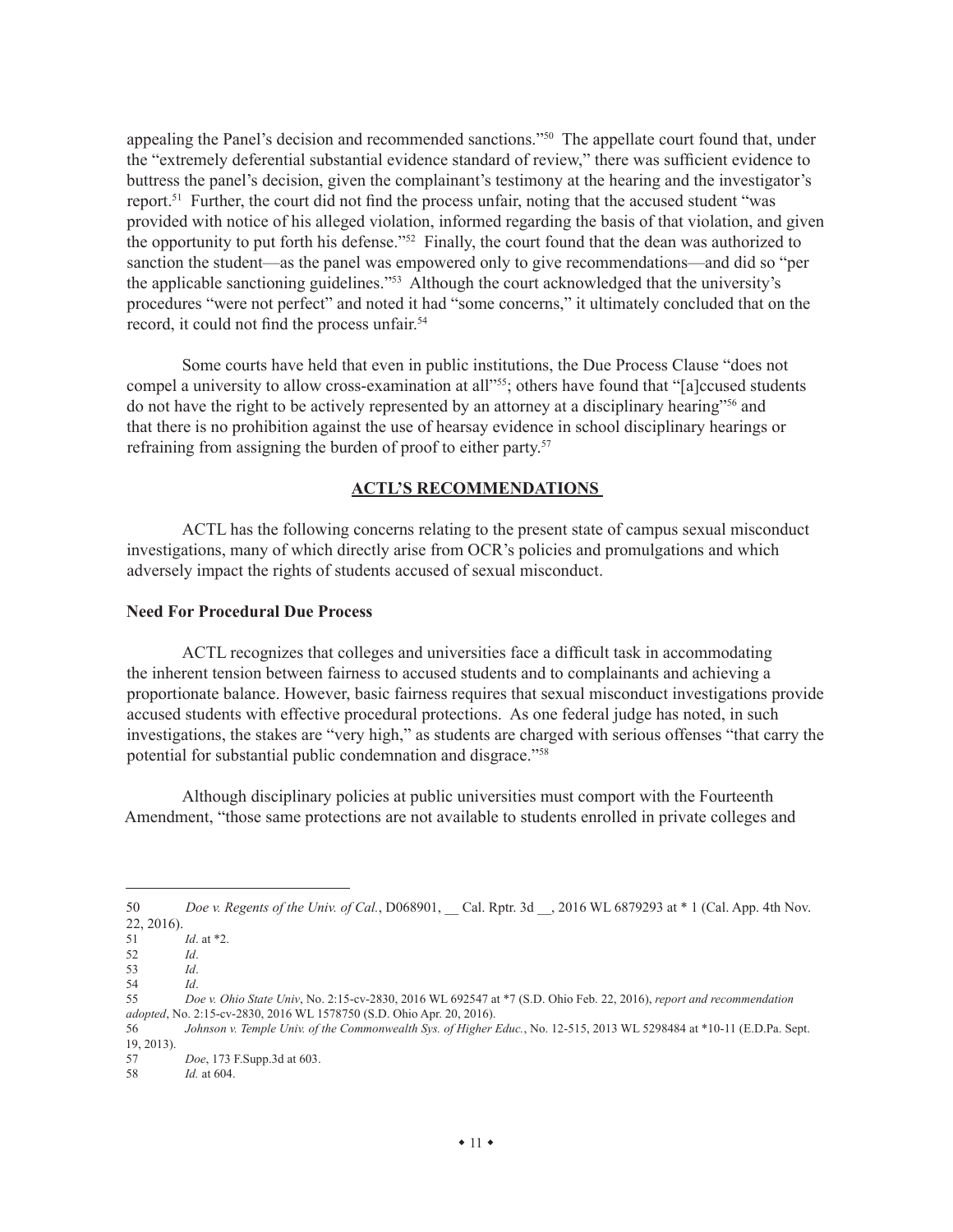universities."59 ACTL believes that all students, whether at public or private institutions, who are accused of sexual misconduct should be guaranteed due process protections. To that end, ACTL submits that accused students should be:

- **• Provided with an investigation or hearing conducted with due consideration for any appearance of partiality, including any that might arise from the factfinder's other responsibilities or affiliations;**
- **• Promptly provided with the details of the allegations and advised of their right to consult legal counsel;**
- **• Provided the right to be advised and accompanied by legal counsel at all stages of the investigation or hearing;**
- **• Provided with access to all evidence at a meaningful time and in a meaningful manner, so that they can adequately respond to it;**
- **• Permitted to conduct some form of cross-examination of witnesses, in a manner deemed appropriate by the institution, in order to test the veracity of witnesses and documents;**
- **• Provided with a process where the standard of proof for responsibility should be clear and convincing evidence; and**
- **• Provided with written findings of fact on completion of the investigation or hearing sufficiently detailed to permit meaningful appellate review.**

#### **Need For Impartial Investigations**

A critical piece of procedural justice is the belief that an individual has been investigated and sentenced by an impartial factfinder.<sup>60</sup> The judicial system strives to avoid both actual impropriety and the appearance thereof; regardless of whether misconduct occurred, courts should guard against actions or appearances that may "reasonably cause an objective observer to question [a factfinder's] impartiality."<sup>61</sup>

OCR describes its 2011 DCL as a "guidance document" that "does not add requirements to existing law."<sup>62</sup> But, in the words of one court, the power of the Dear Colleague Letters stems from the Department of Education's ability to "hold[] the specter of loss of federal funds as a sword over . . .

<sup>59</sup> *Beauchene v. Mississippi Coll.*, 986 <F.Supp>.2d 755, 765 (S.D. Miss. 2013) (citing *Rendell-Baker v. Kohn*, 457 U.S. 830, 837 (1982)); *see also* 2011 DCL at 12 ("Public and state-supported schools must provide due process to the alleged perpetrator.").

<sup>60</sup> *See, e.g., Muse v. Sullivan*, 925 F.2d 785, 790 (5th Cir. 1991) ("The due process requirement that a litigant's claim be heard by a fair and impartial factfinder applies to administrative as well as judicial proceedings."); *In re Murchison*, 349 U.S. 133, 136 (1955) ("[N]o man is permitted to try cases where he has an interest in the outcome.").

<sup>61</sup> *Liljeberg v. Health Servs. Acquisition Corp.*, 486 U.S. 847, 865 (1988); *cf Offutt v. United States*, 348 U.S. 11, 14 (1954) ("[J]ustice must satisfy the appearance of justice.").<br>62 2011 DCL at 1 n 1. See also I hamon L

<sup>62 2011</sup> DCL at 1 n.1. *See also* Lhamon Letter at 3 (Feb. 17, 2016) ("[I]t is Title IX and the regulation, which has the force and effect of law, that OCR enforces, not OCR's 2011 (or any other) DCL. OCR's 2011 DCL simply serves to advise the public of the construction of the regulation it administers and enforces.").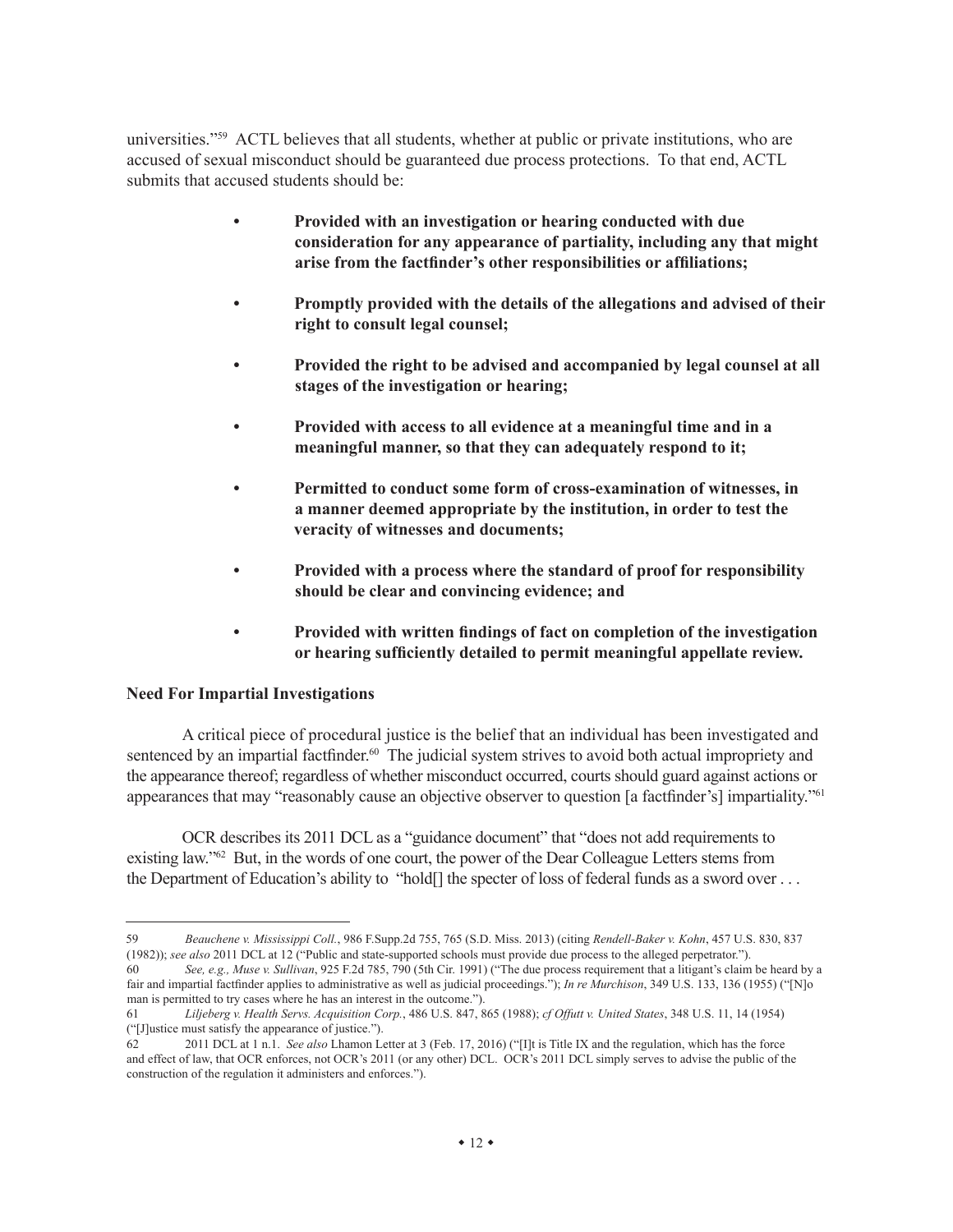universities' heads in the event it were to find that [a] university failed to comply with Title IX."<sup>63</sup>

As one professor observed, faced with the threat of a federal investigation, coupled with a possible loss of federal funding, "schools could even be said to have a financial stake in the outcomes of the cases they decide—a possible conflict of interest."<sup>64</sup> Title IX officials, some of whom, as the aforementioned cases discuss, have been accused of partiality in their handling of complaints, owe their position to the 2011 DCL, which required colleges and universities to designate a Title IX coordinator.<sup>65</sup>

Concerns of withdrawal of federal funding, combined with media attention surrounding campus sexual assault, may cause universities—consciously or not—to err on the side of protecting or validating the complainant at the expense of the accused. These not-so-subtle pressures may contribute to partial and discriminatory investigations and the absence of protection for the accused. One former federal judge has noted that the preponderance of the evidence standard, in combination with media pressure, "effectively creates a presumption in favor of the woman complainant. If you find against her, you will see yourself on *60 Minutes* or in an OCR investigation where your funding is at risk. If you find for her, no one is likely to complain."66

Recently, in the first case of its kind to reach a federal circuit court, the Second Circuit reversed the district court's dismissal of a complaint alleging Columbia University violated Title IX by demonstrating sex bias in its investigation and suspension of the accused student for alleged sexual assault.67 In reviewing the complaint, the court found that the student pled sufficient facts—the investigator and panel did not seek out his identified witnesses, comply with Columbia's procedures protecting alleged perpetrators, or reach conclusions supported by the weight of the evidence—to support an inference Columbia was motivated in its actions by "pro-female, anti-male bias . . . adopted to refute criticisms circulating in the student body and in the public press that Columbia was turning a blind eye to female students' charges of sexual assaults by male students."68

In order to enhance subjective and objective procedural fairness and reduce the incidence of conflicts of interest, educational institutions should: (1) screen for and assign only individuals without actual or perceived bias to participate in the disciplinary process; and (2) consider identifying individuals and organizations outside universities that can act as investigators and/or decision-makers in Title IX cases, such that universities are not forced to police their own compliance with federal law. OCR should also embody within its policy documents the need for investigations and hearings to be conducted with due consideration for even the appearance of partiality arising from the factfinder's other responsibilities or affiliations within the institution.

<sup>63</sup> *Doe*, 166 [F.Supp.](F.Supp)3d at 181.

<sup>64</sup> Gersen, *supra*; *see also* Hartocollis, *supra* (noting that "[m]ore than 200 colleges and universities are under federal investigation for the way they have handled complaints of sexual misconduct, up from 55 [in 2014].").

<sup>65</sup> *See* Hartocollis, *supra* (observing that Title XI coordinators can earn \$50,000-\$150,000 a year, that the Association of Title IX Administrators has 5,000 members and has "doubled in size for each of the past two years", and that schools like Harvard and Yale have between thirty and fifty individuals working as Title IX supporters and coordinators).

<sup>66</sup> Nancy Gertner, Sex, Lies, and Justice: Can We Reconcile the Belated Attention to Rape on Campus with Due Process?, The American Prospect at 8 (Winter 2011).

<sup>67</sup> *Doe v. Columbia Univ*., 831 F.3d 46 (2d Cir. 2016).

<sup>68</sup> *Id*. at 56. *See also Doe*, 166<F.Supp>.3d at 189 (finding complaint plausibly alleged gender bias motivating investigation and punishment levied against male student accused of sexual assault sufficient to sustain a Title IX claim); *Doe*, 2015 WL 4647996 at \*10 (finding student plausibly pled a Title IX claim in alleging the university's disciplinary procedures "amount to a practice of railroading accused students" and that gender bias motivated his expulsion (quotation omitted)).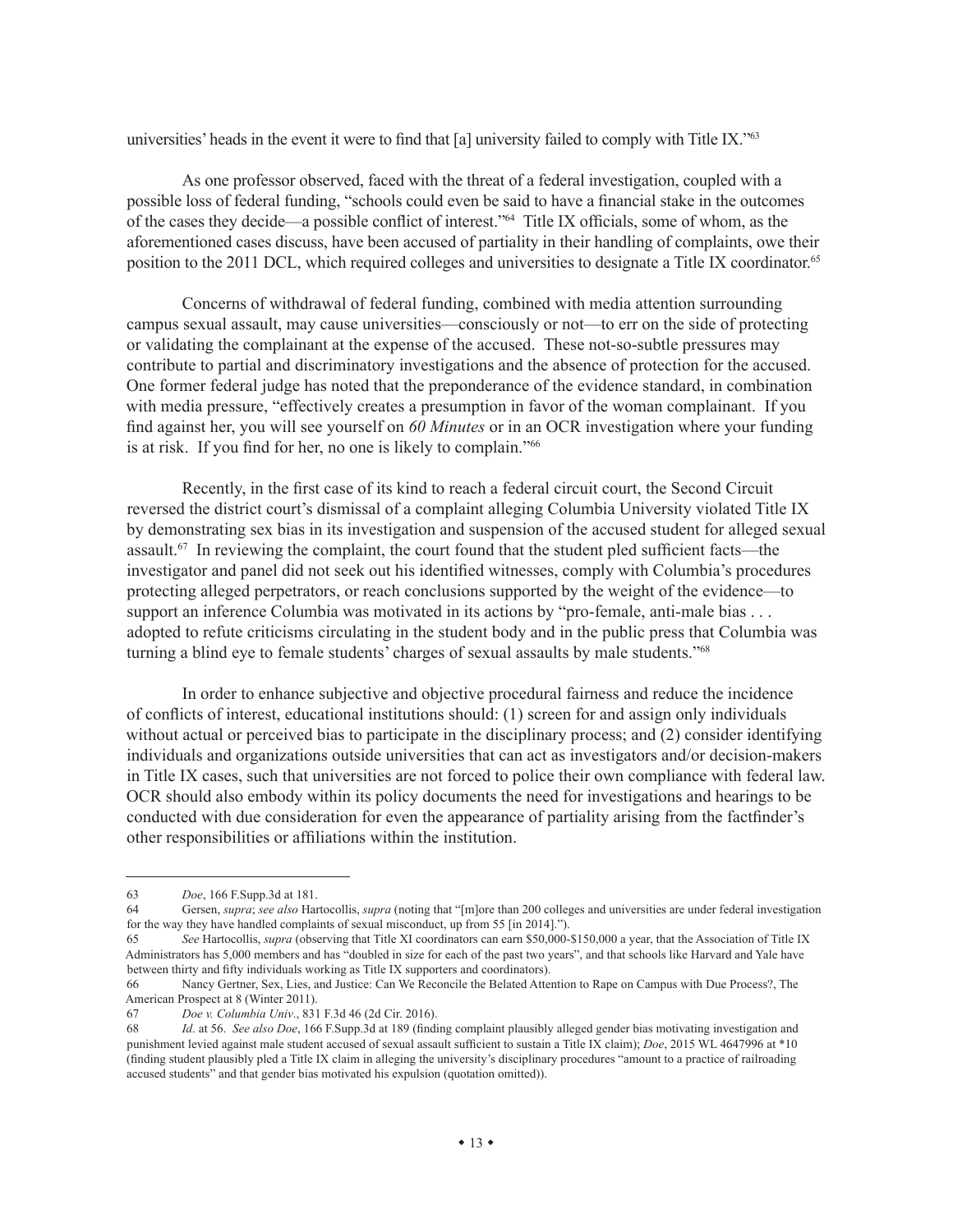ACTL understands that many schools use a so-called investigative model in college disciplinary proceedings. However, with that model, we believe there is a heightened need for investigators to be qualified, appropriately trained, and impartial, since there is no separate adjudicative body to hear and weigh evidence and make findings of fact. To that end, any model should ensure there is an opportunity for meaningful appellate review by requiring the issuance of written findings of fact that adequately set forth the basis for any recommendation or decision.<sup>69</sup>

#### **The Right to Counsel, Access Evidence, and Notice of Allegations**

ACTL strongly believes that there are considerable benefits to extending accused students these procedural protections, whether at a private or public institution, beyond the simple but undeniable value of making investigations as equitable as possible.

Students at private universities may invoke due process protections if "they meet the threshold requirement of showing that the State somehow involved itself in what would otherwise be deemed private activity."<sup>70</sup> In expanding Title IX's protections, creating a mandatory Title IX investigative process (mandating hiring of a Title IX coordinator), and outlining acceptable procedures (mandating use of preponderance of evidence standard), the federal government has arguably "involved itself" in the disciplinary protocols of individual universities.<sup>71</sup> In recognition of its untraditional, expansive role, as well as its ability to command compliance through fines and the withholding of federal funding, we believe that OCR should amend its guidance letters to provide due process protections for accused students at both private and public institutions.

There is also a growing body of evidence demonstrating that the presence of procedural justice is critical to an individual's acceptance of the outcome of dispute. Scholars have found that individuals who believe that a dispute resolution process was fair but the outcome unfair are almost as satisfied as those who believe both were fair, an explanation credited to, among other things, the "importance to one's self-esteem of being treated fairly by authoritative individuals and institutions . . . and the possibility that lay individuals used their assessment of process fairness to help them assess ambiguous outcomes."<sup>72</sup>

<sup>69</sup> *Accord* Conor Friedersdorf, *What Should the Standard of Proof Be in Campus Rape Cases?*, *The Atlantic* (Jun. 17, 2016), [http://](http://www.theatlantic.com/politics/archive/2016/06/campuses-sexual-misconduct/487505) [www.theatlantic.com/politics/archive/2016/06/campuses-sexual-misconduct/487505](http://www.theatlantic.com/politics/archive/2016/06/campuses-sexual-misconduct/487505)/ ("…if the 'preponderance of the evidence' standard survives both litigation and debate, it ought to at least be paired with procedural reforms that guarantee that the accused on campuses are transparently told the charges against them, given access to evidence, allowed legal representation, and otherwise afforded *at least* the same rights and safeguards against injustice that they'd have in a civil case with comparable stakes." (emphasis in original)).

<sup>70</sup> *Beilis v. Albany Med. College of Union Univ.*, 525 N.Y.S. 2d 932, 934 (N.Y. App. Div. 1988).

<sup>71</sup> See *Remy v. Howard Univ.*, 55<F.Supp>. 2d 27, 29 (D. D.C. 1999) ("[T]he government must exert control over an institution before a body becomes subject to governmental . . . restrictions.").

<sup>72</sup> Deborah A. Hensler, *Our Courts, Ourselves: How the Alternative Dispute Resolution Movement is Re-Shaping Our Legal System*, 108 Penn. St. L. Rev. 165, 179 n. 63 (2003); *see also* Rebecca Hollander-Blumoff & Tom R. Tyler, *Procedural Justice in Negotiation: Procedural Fairness, Outcome Acceptance, and Integrative Potential*, 33 Law & Soc. Inquiry 473, 491 (2008) (reporting result of studies suggesting "people were more willing to accept a decision that was reached via a procedure in which they felt treated fairly"); Tamar R. Birckhead, *Toward a Theory of Procedural Justice for Juveniles*, 57 Buff. L. Rev. 1447, 1454 (2008) (noting that "when juveniles perceive that they have been treated fairly by law enforcement and the courts—a judgment shown not to be dependent upon the outcome of the case—they are less likely to recidivate."); Deborah Epstein, *Procedural Justice: Tempering the State's Response to Domestic Violence*, 43 Wm. & Mary L. Rev. 1843, 1875 (2002) (arguing research suggests safety of domestic violence victims can be aided by attending to batterers' perception of fairness, as "fair treatment affects compliance regardless of whether the ultimate result is viewed as right or wrong").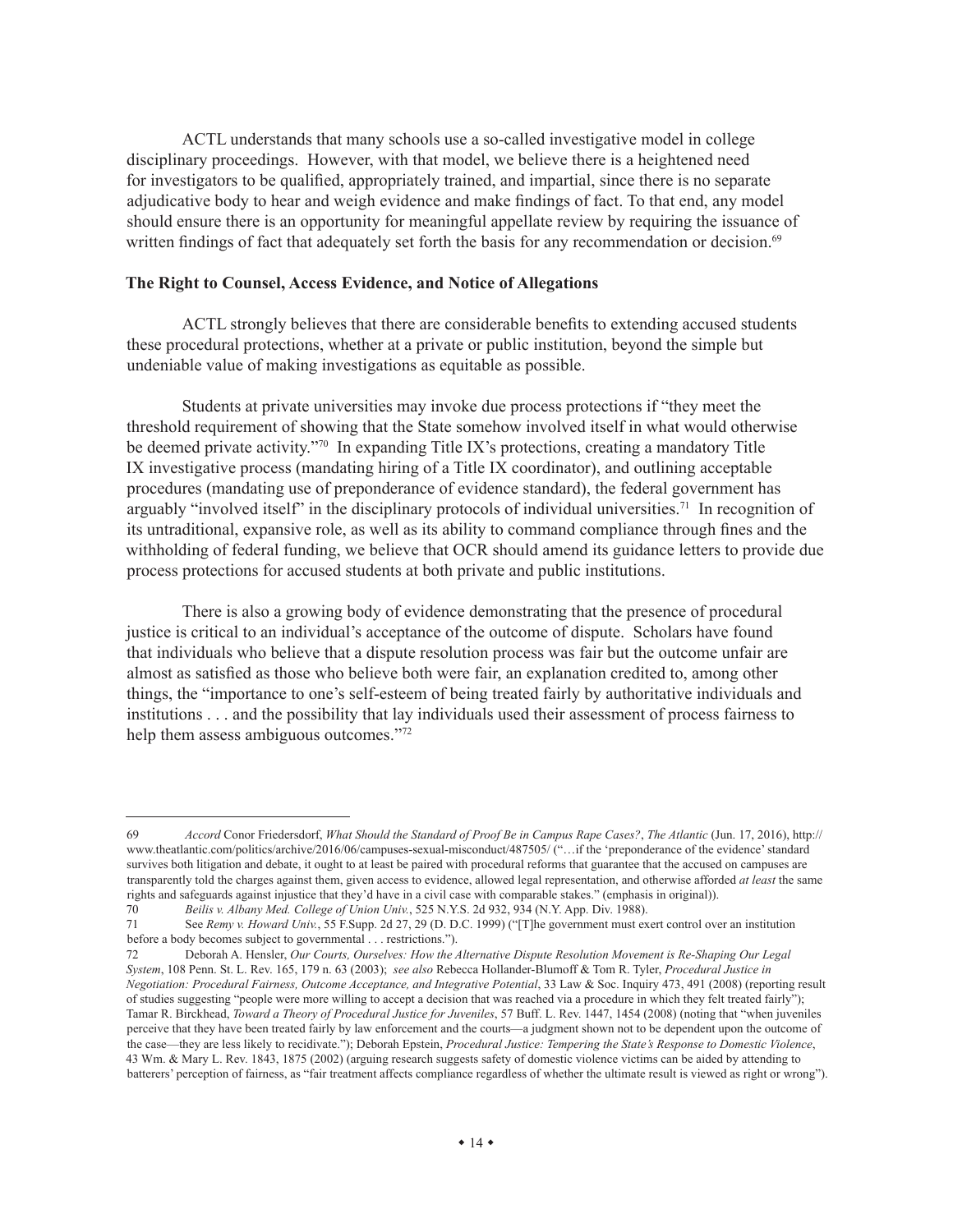Ensuring procedural justice in campus sexual assault investigations thus serves a dual purpose. First, it affirms the critically important sexual assault prevention goals of Title IX and the Department of Education. The problem of campus sexual assault is widely recognized to have reached "epidemic levels." 73 An Association of American Universities (AAU) study of 150,000 students at 27 colleges and universities showed that 27.2% of female college seniors reported they had "experienced some kind of unwanted sexual contact . . . carried out by incapacitation, usually due to alcohol or drugs, or by force."74

Procedural justice can reduce recidivism and ensure sexual assault investigations are regarded with seriousness and respect, ending the backlash incurred by any public perception that these investigations serve only to railroad and scapegoat individual men. As one retired federal district judge, now a lecturer at Harvard Law School, writes:

> You don't have to believe that there are large numbers of false accusation[s] of sexual assault—I do not—to insist that the process of investigating and adjudicating these claims be fair. In fact, feminists should be especially concerned, not just about creating enforcement proceedings, but about their fairness. If there is a widespread perception that the balance has tilted from no rights for victims to no due process for the accused, we risk a backlash. Benighted attitudes about rape and skepticism about women victims die hard. It takes only a few celebrated false accusations of rape to turn the clock back.<sup>75</sup>

Second, if alleged perpetrators are treated fairly, they are more likely to accept a decision of culpability, perhaps leading to less litigation against colleges and universities, which would in turn free up institutional resources better used for sexual assault education and prevention.76

In sum, ACTL believes that by ensuring accused students are afforded due process protections—including a fair and impartial investigator/decision maker, the right to notice of the allegations, access to evidence, some form of cross-examination, assistance by counsel, with the standard of proof by clear and convincing evidence, and written factual findings and conclusions educational institutions can simultaneously ensure investigations are fair and equitable, promote procedural justice, comply with the U.S. Constitution, and enhance public confidence in their adjudicative procedures and the broader goal of prevention.

<sup>73</sup> Abby Ohlheiser, *Study Finds 'Epidemic' of Sexual Assault Among First-Year Women At One U.S. College*, *The Wash. Post* (May 20, 2015), [http://www.washingtonpost.com/news/grade-point/wp/2015/05/20/study-finds-epidemic-of-sexual-assault-among-first-year](http://www.washingtonpost.com/news/grade-point/wp/2015/05/20/study-finds-epidemic-of-sexual-assault-among-first-year-women-at-one-u-s-college/)[women-at-one-u-s-college/.](http://www.washingtonpost.com/news/grade-point/wp/2015/05/20/study-finds-epidemic-of-sexual-assault-among-first-year-women-at-one-u-s-college/)

<sup>74</sup> Richard Pérez-Peña, 1 in 4 Women Experience Sex Assault on Campus, *NY Times* (Sept. 21, 2015), [http://www.nytimes.](http://www.nytimes.com/2015/09/22/us/a-third-of-college-women-experience-unwanted-sexual-contact-study-finds.html) [com/2015/09/22/us/a-third-of-college-women-experience-unwanted-sexual-contact-study-finds.html](http://www.nytimes.com/2015/09/22/us/a-third-of-college-women-experience-unwanted-sexual-contact-study-finds.html).

Gertner, *supra*, at 3.

<sup>76</sup> *See, e.g.,* Anemona Hartocollis, *Colleges Spending Millions to Deal With Sexual Misconduct Complaints*, *NY Times* (Mar. 29, 2016),<http://www.nytimes.com/2016/03/30/us/colleges-beef-up-bureaucracies-to-deal-with-sexual-misconduct.html> (observing that responding to a lawsuit "can run into the high six or even seven figures, not counting a settlement or verdict"); *Doe v. Brown Univ*., 166 [F.Supp.](F.Supp) 3d 177, 180 (D. R. I. 2016) ("This case is one of a number of recent actions in the federal district courts in which a male student has sued a university that found him responsible for committing sexual assault after an allegedly flawed and deficient disciplinary proceeding.").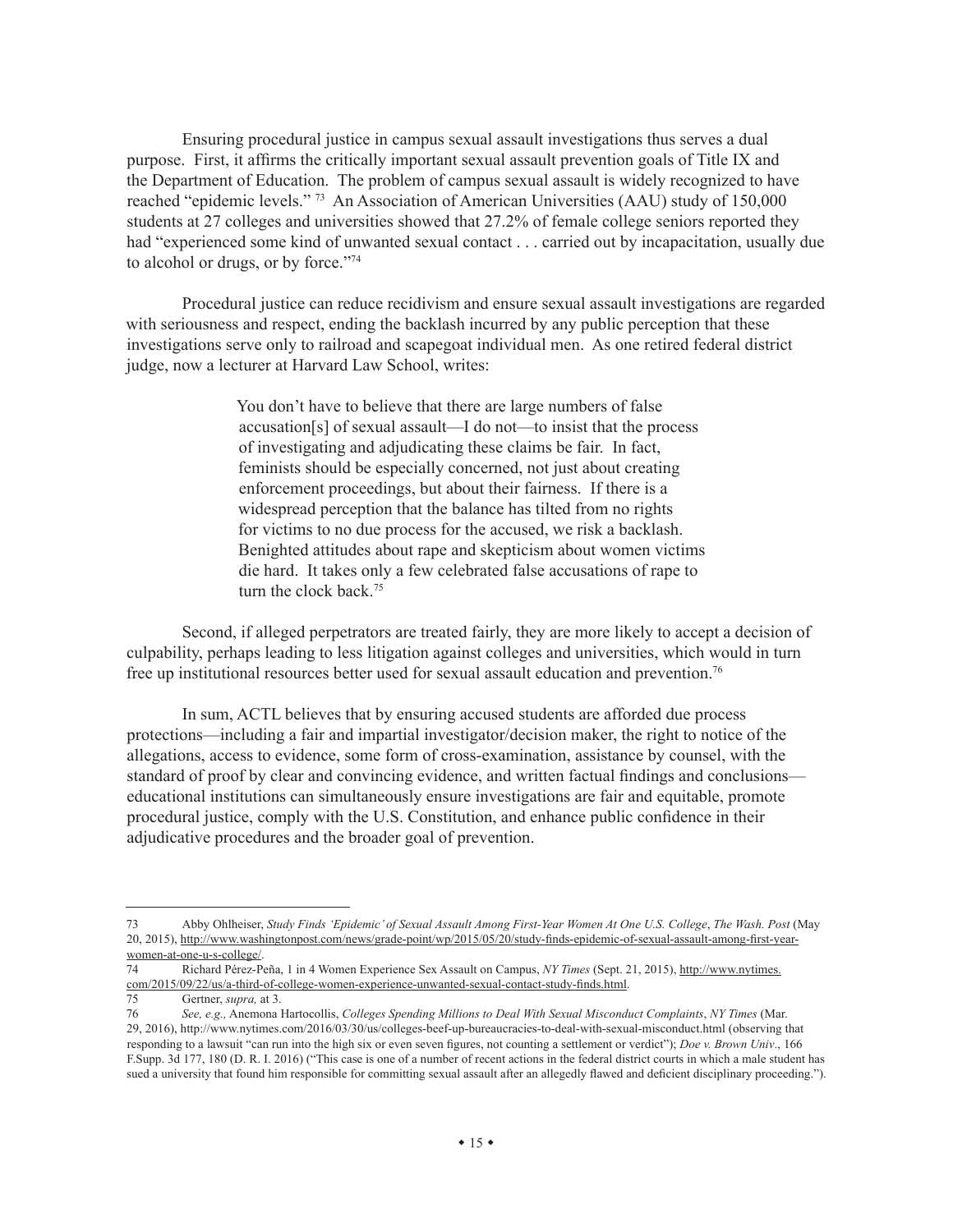#### **Some Form of Cross-Examination**

ACTL believes OCR's goal of protecting victims from re-victimization can be balanced with due process. For example, the *Doe v. University of Southern California* court rejected the argument that confrontation and cross-examination of witnesses was necessary in an investigation involving student sexual assault, echoing the concerns of the 2011 DCL that allowing an alleged perpetrator to directly question an alleged victim "may be traumatic or intimidating, thereby possibly escalating or perpetuating a hostile environment."77 However, the court noted that there are "alternate ways" to enable accused students to hear the evidence against them and it cited cases where, for example, a complainant's testimony was tape-recorded and played for the accuser, a screen was placed between the parties, or testimony was given through closed-circuit television.78

Similarly, concern about students questioning one another in such cases has been addressed by some colleges and universities by permitting the accused to submit questions to a third-party, such as the investigator, to be asked of the complainant. At the University of Delaware, investigators provide both the complainant and the respondent a chance to "present questions they believe should be asked of the other party and witnesses and the opportunity to respond to statements made by others," though only in instances where it has been "deemed appropriate by the investigator."79 The University of Dayton provides accused students with the right to request a hearing board to "consider their submitted questions for other parties (investigators, complainant, witnesses) at the hearing in those cases that go before the University Hearing Board."80 Similarly, although Indiana University prevents complainants and respondents from directly questioning each other at sexual misconduct hearings, it permits the parties to submit questions to the chair of the hearing panel to be asked of other parties, although the chair or other panel members "will review questions prior to posing to the other party to prevent questioning that is not permitted under these proceedings."81

#### **The Inadequacy of Preponderance of the Evidence Standard**

It is well accepted that the standard of proof in most noncriminal adjudications is preponderance of the evidence. In *Addington v. Texas*, the Supreme Court noted that such a standard is appropriate in a "typical civil case involving a monetary dispute between private parties" where society at large has a "minimal concern with the outcome."<sup>82</sup> However, the Court observed that an intermediate standard is "no stranger to the civil law" and can be used in civil cases "involving allegations of fraud or some other quasi-criminal wrongdoing by the defendant."83 Where the interests at stake "are deemed to be more substantial than mere loss of money,"—for example, where a defendant risks "having his reputation tarnished erroneously"—a plaintiff's burden of proof is often

<sup>77 246</sup> Cal. App. 4th at 245 (quoting 2011 DCL at 12).

<sup>78</sup> *Id*. at 245 n.12.

<sup>79</sup> Office of the President, *Sexual Misconduct Policy*, University of Delaware at 23 (Aug. 5, 2016), available at [http://sites.udel.](http://sites.udel.edu/sexualmisconduct/files/2016/08/20160809-Sexual-Misconduct-Policy-1muljdr.pdf) [edu/sexualmisconduct/files/2016/08/20160809-Sexual-Misconduct-Policy-1muljdr.pdf.](http://sites.udel.edu/sexualmisconduct/files/2016/08/20160809-Sexual-Misconduct-Policy-1muljdr.pdf)

<sup>80</sup> University of Dayton, *Sexual Harassment/Misconduct Policy* (n.d.), available at [https://udayton.edu/studev/dean/civility/sexual\\_](https://udayton.edu/studev/dean/civility/sexual_harassment_misconduct.php) [harassment\\_misconduct.php.](https://udayton.edu/studev/dean/civility/sexual_harassment_misconduct.php)

<sup>81</sup> IU Office of Student Welfare and Title IX, *Sexual Misconduct*, Indiana University at 12 (revised Aug. 25, 2016), available at <http://policies.iu.edu/policies/categories/administration-operations/equal-opportunity/sexual-misconduct.pdf>.

<sup>82 441</sup> U.S. 418, 423 (1979).

<sup>83</sup> *Id*. at 424.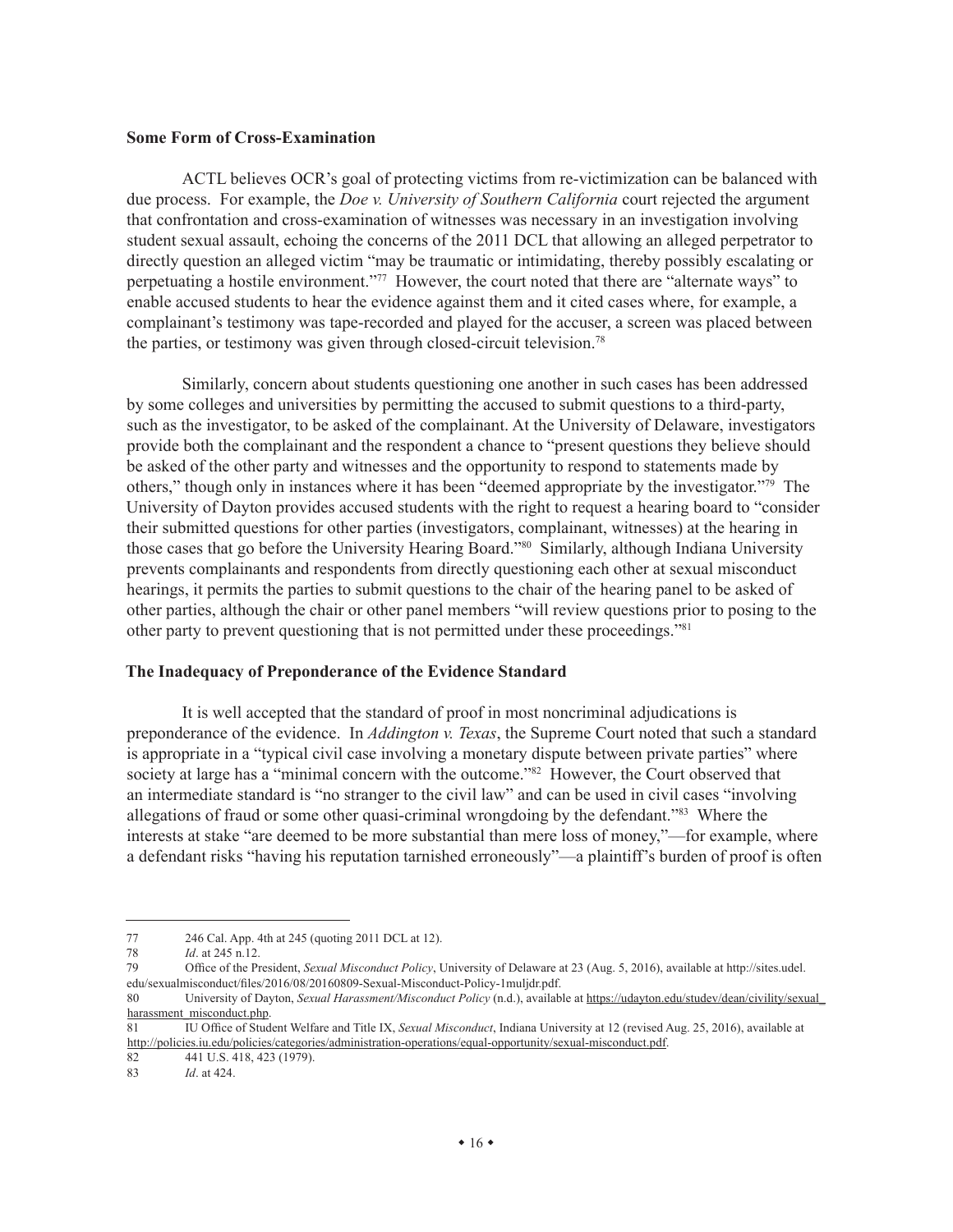increased to clear and convincing evidence.<sup>84</sup>

The suitability of the clear and convincing evidentiary standard for sexual assault investigations is striking. Such cases are not "typical civil" matters based exclusively on "monetary dispute[s]"; moreover, as expressed through position statements from the White House, both national political parties, and state governments across the country, society has a significant interest in preventing and investigating sexual violence.<sup>85</sup> Further, alleged perpetrators risk a substantial tarnishing of their reputation. As the Supreme Court recognized in *Goss v. Lopez*, charges of misconduct leading to a suspension can "seriously damage…students' standing with their fellow pupils and their teachers as well as interfere with later opportunities for higher education and employment."<sup>86</sup> In such cases:

> [T]he private interest is compelling. The Plaintiffs faced charges of sexual assault against a fellow student, charges that could have led to their expulsions and did lead to their suspensions. The potential consequences reach beyond their immediate standing at the University. The Supreme Court has noted that where a person's good name, reputation, honor, or integrity is at stake because of what the government is doing to him, the minimal requirements of the Clause must be satisfied . . . The Plaintiffs argue, and this Court accepts, that these charges could have a major immediate and life-long impact on their personal life, education, employment, and public engagement.87

The "majority" of courts addressing the constitutionally required evidentiary standard for school disciplinary proceedings "have held that due process requires disciplinary decisions to be based on 'substantial evidence.' "88

Judge Gertsen described the current regime as "the worst of both worlds, the lowest standard of proof, coupled with the least protective procedures."89 Recognition of the significant adverse consequences to students found responsible in sexual misconduct disciplinary proceeding, combined with the absence of virtually all of the procedural rights provided in civil lawsuits, such as voir dire, trial by judge or jury, or full cross-examination, compels an accompanying call for a higher standard of proof.90

<sup>84</sup> *Id.*; *see, e.g., Santosky v. Kramer*, 455 U.S. 745, 769 (1982) (applying clear and convincing evidence standard to terminations of parental rights); *Woodby v. INS*, 385 U.S. 37, 48-49 (1966) (applying standard to deportation proceeding); *see also Tijani v. Willis*, 430 F.3d 1241, 1245 (9th Cir. 2005) (recognizing Supreme Court has affirmed principle that "a heightened burden of proof" is on the State in civil proceedings where "the individual interests at stake…are both particularly important and more substantial than mere loss of money." (quotations omitted)).

<sup>85</sup> *Addington*, 441 U.S. at 423.

<sup>86 419</sup> U.S. 565, 575 (1975).

<sup>87</sup> *Gomes v. Univ. of Maine Sys.*, 365 [F.Supp.](F.Supp)2d 6, 16 (D. Me. 2005) (citations and quotations omitted).

<sup>88</sup> Lavinia M. Weizel, Note, *The Process That Is Due: Preponderance of the Evidence As the Standard of Proof for University Adjudications of Student-on-Student Sexual Assault Complaints*, 53 B.C.L. Rev. 1613, 1633 (2012).

<sup>89</sup> Gertsen, *supra*, at 8. 90 *Compare* Chris Loschiavo & Jennifer L. Wallace, *The Preponderance of Evidence Standard: Use in Higher Education Campus Conduct Processes*, Association for Student Conduct Administration (n.d.) ("When both students have so much to lose, depending on the outcome of the hearing, preponderance is the appropriate standard . . . the expelled student can make a new beginning at another institution.") with *Doe*, 177 [F.Supp.](F.Supp) 3d at 607 ("[T]his was not a criminal proceeding, and Brandeis is not a governmental entity. Nonetheless [the student] was required to defend himself in what was essentially an inquisitorial proceeding that plausibly failed to provide him with a fair and reasonable opportunity to be informed of the charges and to present an adequate defense. He was ultimately found 'responsible,' and received a penalty that may permanently scar his life and career.").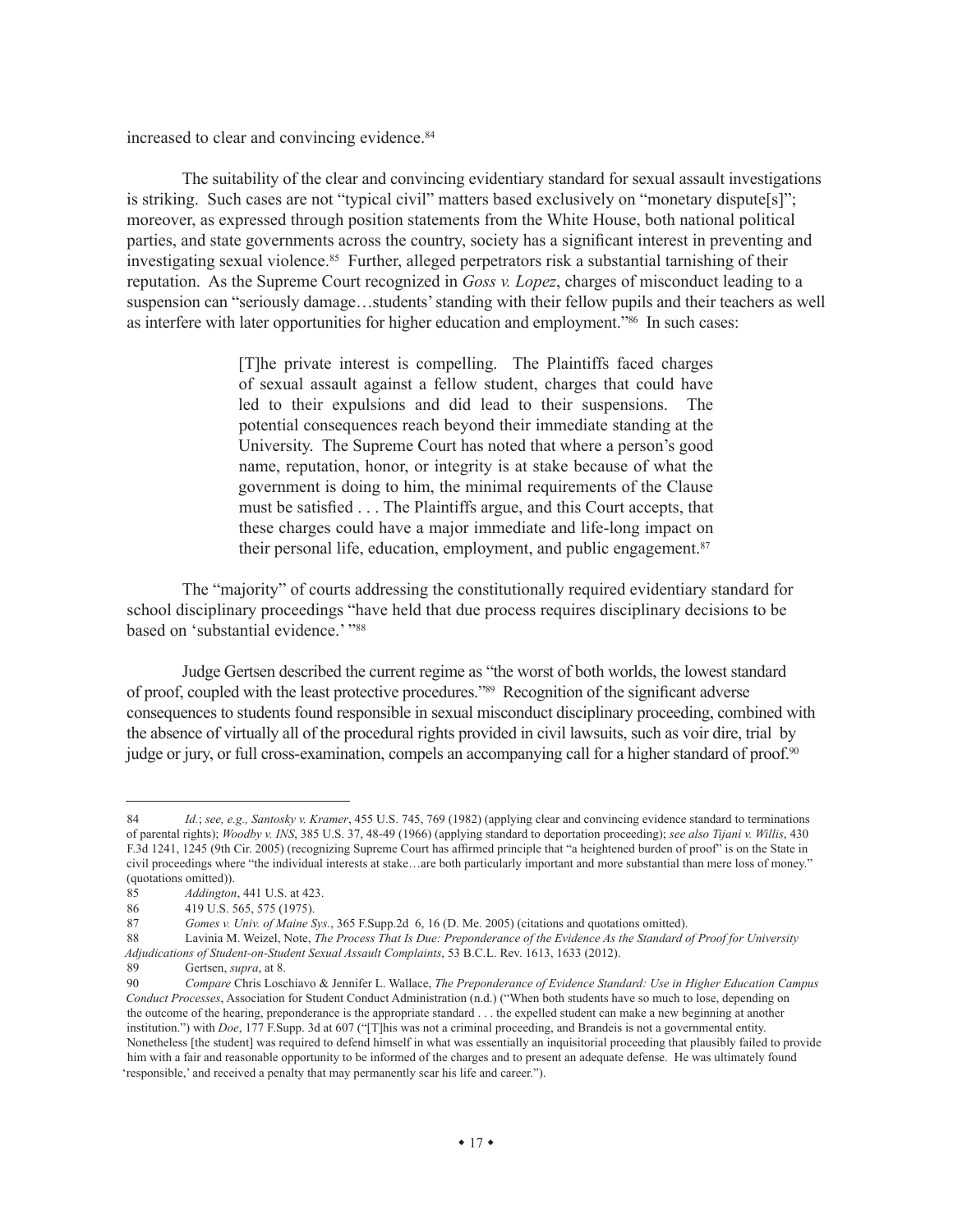#### **CONCLUSION**

ACTL strongly supports efforts to remedy the longstanding failure to adequately address the problem of sexual misconduct, particularly on college campuses. But we believe that OCR has imposed on colleges and universities an investigative and adjudicative system that does not ensure basic fairness for accused students. Under the current system everyone loses: accused students are deprived of fundamental fairness, complainants' experiences are unintentionally eroded and undermined, and colleges and universities are trapped between the two, while facing a potential loss of federal funding.

ACTL advocates for a system that encompasses essential elements of due process: a fair and impartial investigation and hearing by qualified factfinders, and granting students the right to be advised and accompanied by counsel, to be permitted some form of cross-examination, to examine the evidence, to receive adequate written factual findings, and to be found responsible only if the evidence satisfies the clear and convincing standard. These steps would enhance procedural justice and ensure the confidence of participants and the public in the fairness of Title IX investigations on campus.